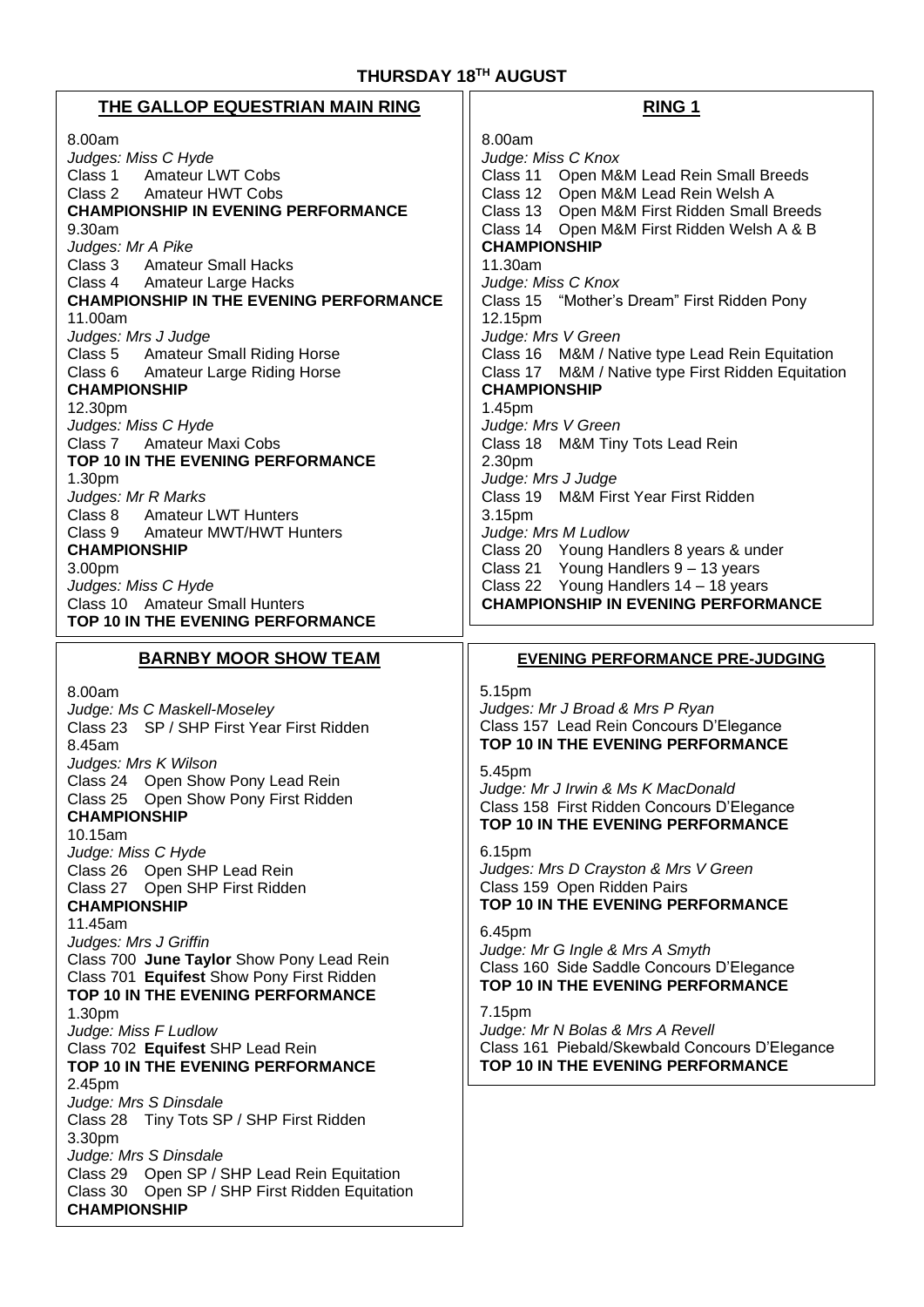# **HEATHERFIELDS CORKY RING**

8.00am *Judge: Mr R Marks ©, Mrs M Ludlow (P)* Class 31 Amateur Ridden Welsh C Class 32 Amateur Ridden Welsh D Class 33 Amateur Ridden M&M Large Breeds Class 34 Amateur Ridden Dartmoor/Exmoor/Shet Class 35 Amateur Ridden Welsh A & B **CHAMPIONSHIP IN EVENING PERFORMANCE** 11.45am *Judges: Mrs S Dinsdale ©, Mrs P Ryan (P),* Class 36 Junior Ridden Large Breeds Class 37 Junior Ridden Small Breeds **CHAMPIONSHIP** 1.30pm *Judges: Mrs K Smith ©, Mr G Deller (P)* Class 38 Open Ridden Welsh C & D Class 39 Open Ridden M&M Large Breeds Class 40 Open Ridden Dartmoor/Exmoor/Shetland Class 41 Open Ridden Welsh A & B **CHAMPIONSHIP**

#### **RING 5**

8.00am *Judge: Mr C McClelland* Class 50 Condition & Turnout – In Hand Class 51 Condition & Turnout – Ridden Grass Kept Class 52 Condition & Turnout – Ridden Stable Kept **CHAMPIONSHIP** 9.45am *Judge: Mrs K Gordon* Class 53 Equitation Riders 15 years & over Class 54 Equitation Riders 10 – 14 years Class 55 Equitation Riders 9 years & under **CHAMPIONSHIP** 11.30am *Judge: Mrs K Smith*  Class 56 Open Veteran Horse 15 years & over Class 57 Open Veteran Pony 15 years & over **CHAMPIONSHIP** 12.45pm *Judge: TBC* Class 58 Novice Rider 11 years & under Class 59 Novice Rider 12 years & over **CHAMPIONSHIP** 2.30pm *Judge: Mrs J Griffin*  **WALK & TROT ONLY** Class 60 Beginners Showing 9 years & under Class 61 Beginners Showing 10 – 14 years Class 62 Beginners Showing 15 years & over **CHAMPIONSHIP**

# **ENTRIES CLOSE FRIDAY 29TH JULY**

# **RING 4**

8.00am *Judge: Miss S Chapman* Class 42 Open Ridden Hunters 8.45am *Judge: Mrs J Griffin ©, Miss F Ludlow ®* Class 703 **Nupafeed** Small Riding Horses Class 704 **Nupafeed** Large Riding Horses **CHAMPIONSHIP IN THE EVENING PERFORMANCE** 10.15am *Judge: Mr G Parr ©, Miss F Ludlow ®* Class 705 **Equifest** LWT Hunter Class 706 **Equifest** MWT Hunter Class 707 **Equifest** HWT Hunter **CHAMPIONSHIP IN THE EVENING PERFORMANCE** 12.15am *Judge: Miss S Chapman* Class 43 Open Ridden LWT Cobs Class 44 Open Ridden HWT Cobs **CHAMPIONSHIP** 1.45am *Judge: Miss S Chapman* Cl*a*ss 45 Open Ridden Small Hunters 2.30pm *Judge: Mrs K Gordon* Class 46 Open Intermediate Show Riding Type Class 47 Open Intermediate Show Hunter Type **CHAMPIONSHIP** 3.45pm *Judges: Mr R Marks ©, Miss S Chapman ®* Class 48 Open Ridden Hack 4.30pm *Judge: Mr A Pike ©, Miss S Chapman ®* Class 49 Open Maxi Cobs

# **BEST ASSET LIMITED RING**

8.45am *Judges: Mrs S Dinsdale*  Class 63 Amateur Plaited Pie/Skew Horse/Pony Class 64 Amateur Pie/Skew N/C/T Pony Class 65 Amateur Pie/Skew N/C/T Horse **CHAMPIONSHIP**  10.15am *Judges: Mrs C Whiteley*  Class 66 Amateur Trad Cob not ex 148cms Class 67 Amateur Trad Cob exc 148cms **CHAMPIONSHIP** 11.30am *Judges: Mr A Pike ©, Mr L Clarke (R/P)* Class 708 **Equifest** Ridden Pie/Skew Plaited Pony Class 709 **Equifest** Ridden Pie/Skew Plaited Horse Class 710 **Equifest** Ridden Pie/Skew N/C/T Pony Class 711 **Equifest** Ridden Pie/Skew N/C/T Horse **CHAMPIONSHIP IN THE EVENING PERFORMANCE** 2.45pm *Judge: Ms S Jones-Percival* Class 68 Ridden Palomino / Cream Dilute 3.15pm *Judge: Mr G Parr* Class 69 Open Ridden Piebald/Skewbald Pony Class 70 Open Ridden Piebald/Skewbald Horse **CHAMPIONSHIP**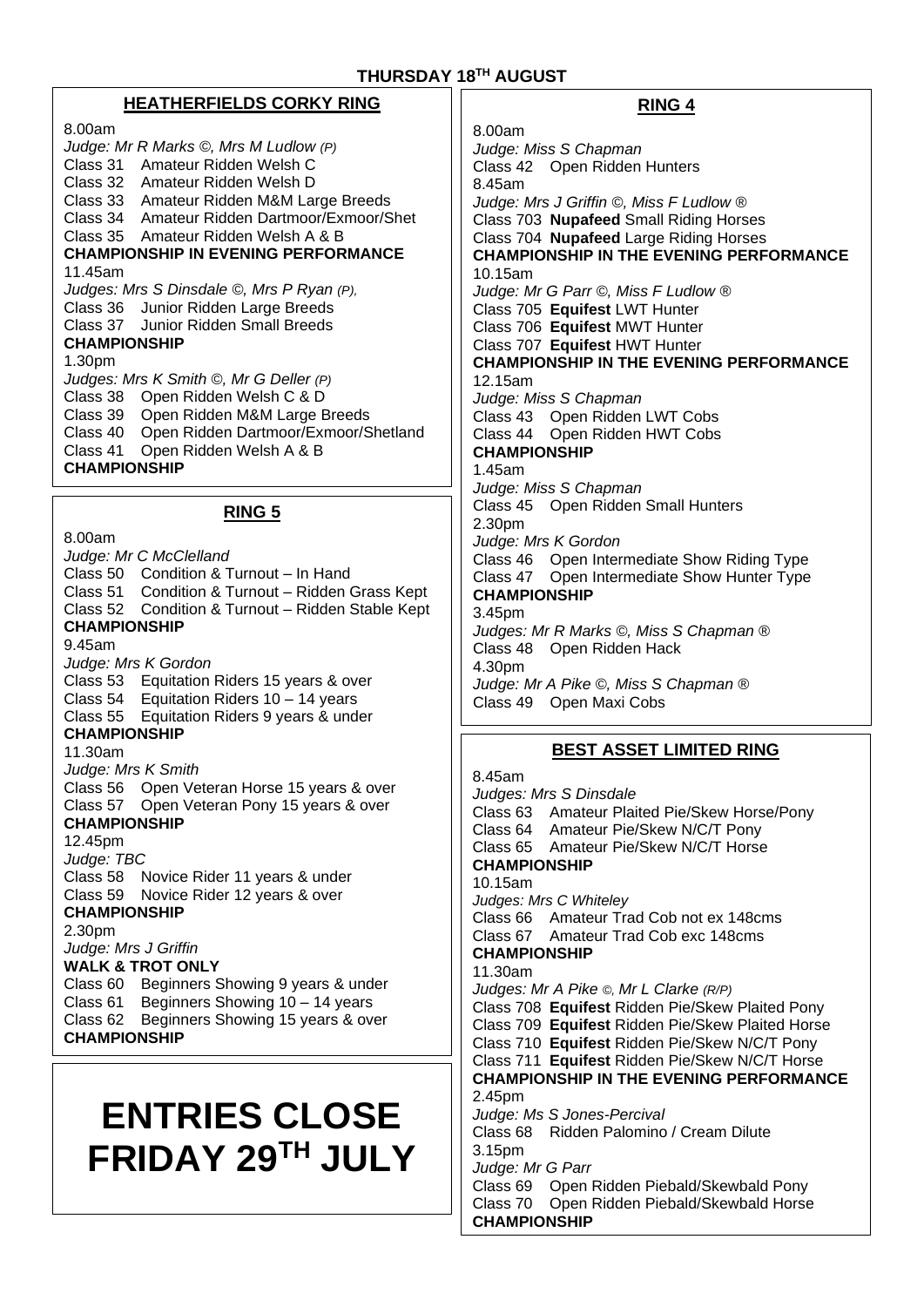#### **BALLAGH STUD**  8.00am *Judge: Mrs K Gordon* Class 71 Open Ridden Part Breds 8.45am *Judge: Mrs C Whiteley*  Class 72 Open Ridden Rare Breeds Class 73 Open Ridden World Breeds **CHAMPIONSHIP** 10.15am *Judges: Miss D Atkinson* Class 74 RoR Amateur Ridden Ex Racehorse **TOP 10 IN THE EVENING PERFORMANCE** 11.00am *Judge: Mrs K Wilson ©, Miss M. G. Evans (P)* Class 712 **Styalways** Ridden Part Bred Plaited Horses Class 713 **Styalways** Ridden Part Bred Plaited Ponies Class 714 **Styalways** Ridden Part Bred N/C/T **CHAMPIONSHIP IN THE EVENING PERFORMANCE** 1.45pm *Judge: Mr C McClelland*  Class 75 Open Ridden Re-trained Racehorse 2.30pm *Judge: Mrs K Wilson ©, Mr G Parr ®* Class 76 Open Riding Horses 3.15pm *Judge: Mr C McClelland* Class 77 Amateur Ridden Part Bred Horses Class 78 Amateur Ridden Part Bred Ponies **CHAMPIONSHIP**  4.30pm *Judge: Miss F Ludlow*  Class 79 Open Traditional Cobs – any height **INTACK FARM RING** 8.00am *Judge: Mr G Parr* Class 80 Open Show Ponies 138cms Class 81 Open Show Ponies 148cms **CHAMPIONSHIP** 9.30am *Judges: Miss J Paterson*  Class 82 Open Show Hunter Ponies 133cms Class 83 Open Show Hunter Ponies 143cms Class 84 Open Show Hunter Ponies 153cms **CHAMPIONSHIP** 11.30am *Judge: Mrs A Smyth* Class 85 Side Saddle Equitation 12.15pm *Judge: Mrs M Ludlow* Class 86 Amateur Riders Int Show Riding Type Class 87 Amateur Riders Int Show Hunter Type **CHAMPIONSHIP** 1.30pm *Judge: Mrs A Smyth* Class 88 Amateur Show Ponies not exc 148cms 2.15pm *Judge: Mrs A Smyth* Class 89 Amateur SHPs not exceeding 133cms Class 90 Amateur SHPs not exceeding 153cms **CHAMPIONSHIP** 3.45pm *Judge: Mrs A Smyth* Class 91 Classical Ladies Side Saddle Class 92 Open Side Saddle – any type / height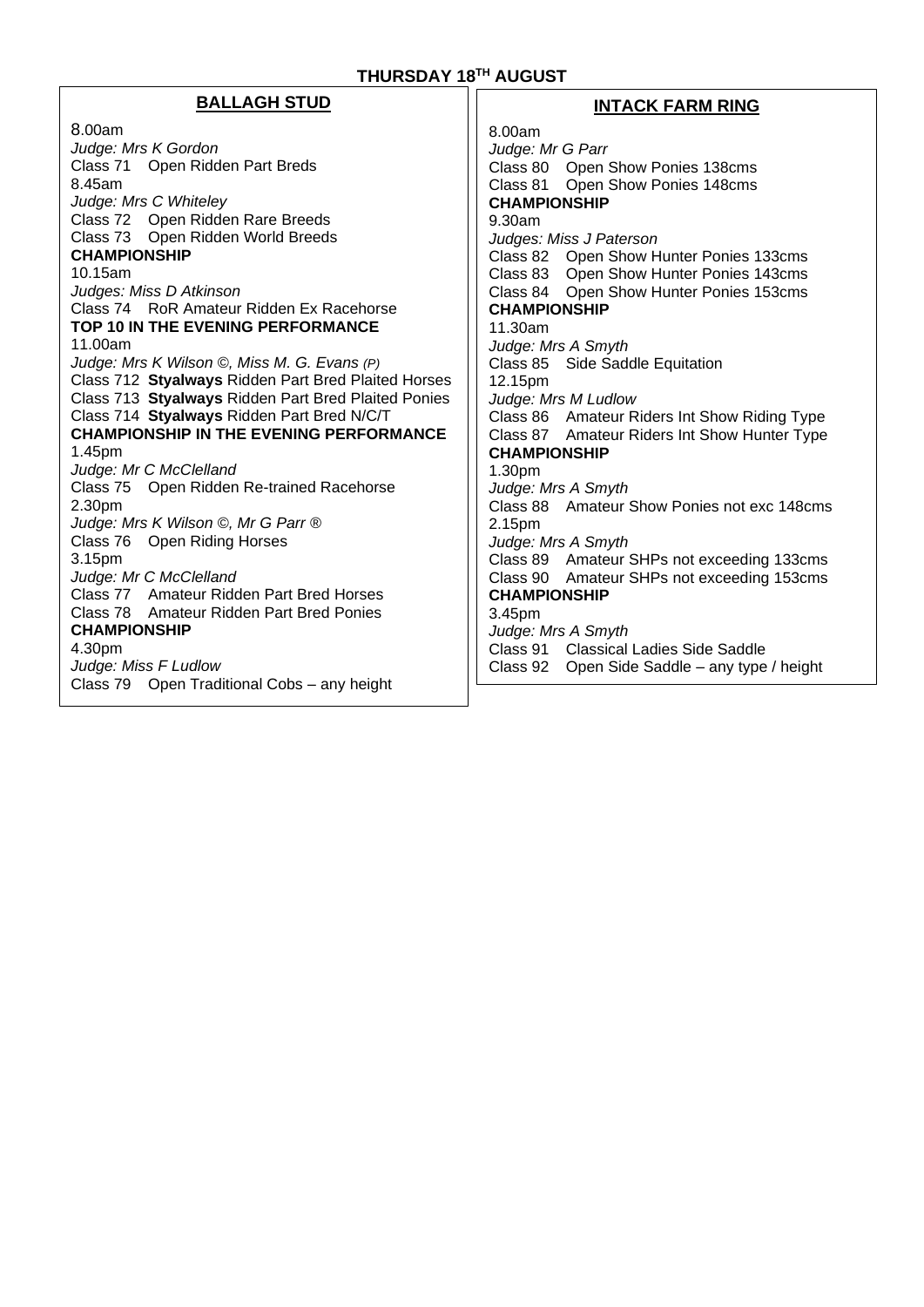| <b>RING 9 - IN HAND</b>                                                                                                                                                                                                                                                                                                                                                                                                                                                                                                                                                                                                                                                                                                                                                                                                                                                                                                                                                                                                                                                                                                                                                                                                                                                                                                                                                                                                                                                                                                                                                                                                                                                                                                                                                                                                           | RING 10 - IN HAND                                                                                                                                                                                                                                                                                                                                                                                                                                                                                                                                                                                                                                                                                                                                                                                                                                                                                                                                                                                                                                                                                                                                                                                                                                                                                                                                                                                                                                                                                                                                                                                                                                                 |
|-----------------------------------------------------------------------------------------------------------------------------------------------------------------------------------------------------------------------------------------------------------------------------------------------------------------------------------------------------------------------------------------------------------------------------------------------------------------------------------------------------------------------------------------------------------------------------------------------------------------------------------------------------------------------------------------------------------------------------------------------------------------------------------------------------------------------------------------------------------------------------------------------------------------------------------------------------------------------------------------------------------------------------------------------------------------------------------------------------------------------------------------------------------------------------------------------------------------------------------------------------------------------------------------------------------------------------------------------------------------------------------------------------------------------------------------------------------------------------------------------------------------------------------------------------------------------------------------------------------------------------------------------------------------------------------------------------------------------------------------------------------------------------------------------------------------------------------|-------------------------------------------------------------------------------------------------------------------------------------------------------------------------------------------------------------------------------------------------------------------------------------------------------------------------------------------------------------------------------------------------------------------------------------------------------------------------------------------------------------------------------------------------------------------------------------------------------------------------------------------------------------------------------------------------------------------------------------------------------------------------------------------------------------------------------------------------------------------------------------------------------------------------------------------------------------------------------------------------------------------------------------------------------------------------------------------------------------------------------------------------------------------------------------------------------------------------------------------------------------------------------------------------------------------------------------------------------------------------------------------------------------------------------------------------------------------------------------------------------------------------------------------------------------------------------------------------------------------------------------------------------------------|
| 8.00am<br>Judge: Mrs S Dinsdale<br>Class 93 In Hand Hunter Pony 1,2,3 years<br>Class 94 In Hand Hunter Pony 4 years & over<br><b>CHAMPIONSHIP</b><br>8.40am<br>Judge: Miss M. G. Evans<br>Class 95 In Hand Riding Pony 1,2,3 years<br>Class 96 In Hand Riding Pony 4 years & over<br><b>CHAMPIONSHIP</b><br>9.20am<br>Judge: Miss M. G. Evans<br>Class 97 In Hand Sports Pony 1,2,3 years<br>Class 98 In Hand Sports Pony 4 years & over<br><b>CHAMPIONSHIP</b><br>10.00am<br>Judge: Mrs J Judge<br>Class 99 In Hand Part Breds 1,2,3 years<br>Class 100 In Hand Part Breds 4 years & over<br><b>CHAMPIONSHIP</b><br>10.40am<br>Judge: Miss S Jones-Percival<br>Class 101 In Hand Palomino - any age<br>Class 102 In Hand Cream Dilutes - any age<br><b>CHAMPIONSHIP</b><br>11.20am<br>Judge: Mr C McClelland<br>Class 103 In Hand Sports Horse 1,2,3 years<br>Class 104 In Hand Sports Horse 4 years & over<br><b>CHAMPIONSHIP</b><br>12.00 <sub>noon</sub><br>Judge: Mr C McClelland<br>Class 105 In Hand Hunter 1,2,3 years<br>Class 106 In Hand Hunter 4 years & over<br><b>CHAMPIONSHIP</b><br>12.40pm<br>Judge: Mr C McClelland<br>Class 107 In Hand Show Horse 1,2,3 years<br>Class 108 In Hand Show Horse 4 years & over<br><b>CHAMPIONSHIP</b><br>1.20pm<br>Judge: Mrs K Gordon<br>Class 109 In Hand Pie/Skew 1,2,3 years<br>Class 110 In Hand Pie/Skew N/C/T 4 years & over<br>Class 111 In Hand Pie/Skew Plaited 4 years & over<br><b>CHAMPIONSHIP</b><br>2.20pm<br>Judge: Miss D Atkinson<br>Class 112 In Hand Trad/Native Cobs 1,2,3 years<br>Class 113 In Hand Traditional / Native Cobs<br>Class 114 In Hand Hogged Cobs<br><b>CHAMPIONSHIP</b><br>3.20pm<br>Judge: Miss M. G. Evans<br>Class 115 In Hand Rare Breeds<br>Class 116 In Hand World Breeds<br><b>CHAMPIONSHIP</b><br>4.00pm<br>Judge: Miss D Atkinson | 8.00am<br>Judge: Miss J Paterson<br>Class 118 Open M&M In Hand yearling<br>Class 119 Open M&M In Hand Small Breeds 2-3 years<br>Class 120 Open M&M In Hand Large Breeds 2-3 years<br>YOUNGSTOCK CHAMPIONSHIP<br>9.30am<br>Judge: Mr G Deller<br>Class 121 Open Welsh C & D In Hand 4 years & over<br>Class 122 Open Dales / Fell In Hand 4 years & over<br>Class 123 Open Connemara / NF In Hand 4 years & over<br>Class 124 Open Highland In Hand 4 years & over<br>Class 125 Open Welsh A & B In Hand 4 years & over<br>Class 126 Open Dart/Exmoor In Hand 4 years & over<br>Class 127 Open Shetland In Hand 4 years & over<br><b>CHAMPIONSHIP</b><br>12.00noon<br>Judge: Mrs C Whiteley<br>Class 128 Amateur M&M In Hand yearling<br>Class 129 Amateur M&M In Hand Small Breeds 2-3 years<br>Class 130 Amateur M&M In Hand Large Breeds 2-3 years<br>Class 131 Amateur M&M In Hand Welsh C & D 4 yrs +<br>Class 132 Amateur M&M In Hand Large Breeds 4 yrs +<br>Class 133 Amateur M&M In Hand Welsh A & B 4 yrs +<br>Class 134 Amateur M&M In Hand Dart/Exmoor 4 yrs +<br>Class 135 Amateur M&M In Hand Shetlands 4 yrs +<br><b>CHAMPIONSHIP</b><br>2.40pm<br>Judge: Mrs P Ryan<br>Class 136 In Hand Veteran 15 - 19 years<br>Class 137 In Hand Veteran 20 years & over<br><b>CHAMPIONSHIP</b><br>3.40pm<br>Judge: Miss C Knox<br><b>RUN UNDER MHCGB RULES</b><br>Class 138 In Hand Miniature Horse 1,2,3 years 38"<br>Class 139 In Hand Miniature Horse 4 years & over 38"<br><b>CHAMPIONSHIP</b><br>4.30pm<br>Judge: Mr R Marks<br><b>Class S1 Pre-judging Vickey Eggleston Supreme</b><br><b>Youngstock In Hand</b><br>Class S2 Pre-judging Supreme In Hand |
| Class 117 In Hand RoR Thoroughbred                                                                                                                                                                                                                                                                                                                                                                                                                                                                                                                                                                                                                                                                                                                                                                                                                                                                                                                                                                                                                                                                                                                                                                                                                                                                                                                                                                                                                                                                                                                                                                                                                                                                                                                                                                                                |                                                                                                                                                                                                                                                                                                                                                                                                                                                                                                                                                                                                                                                                                                                                                                                                                                                                                                                                                                                                                                                                                                                                                                                                                                                                                                                                                                                                                                                                                                                                                                                                                                                                   |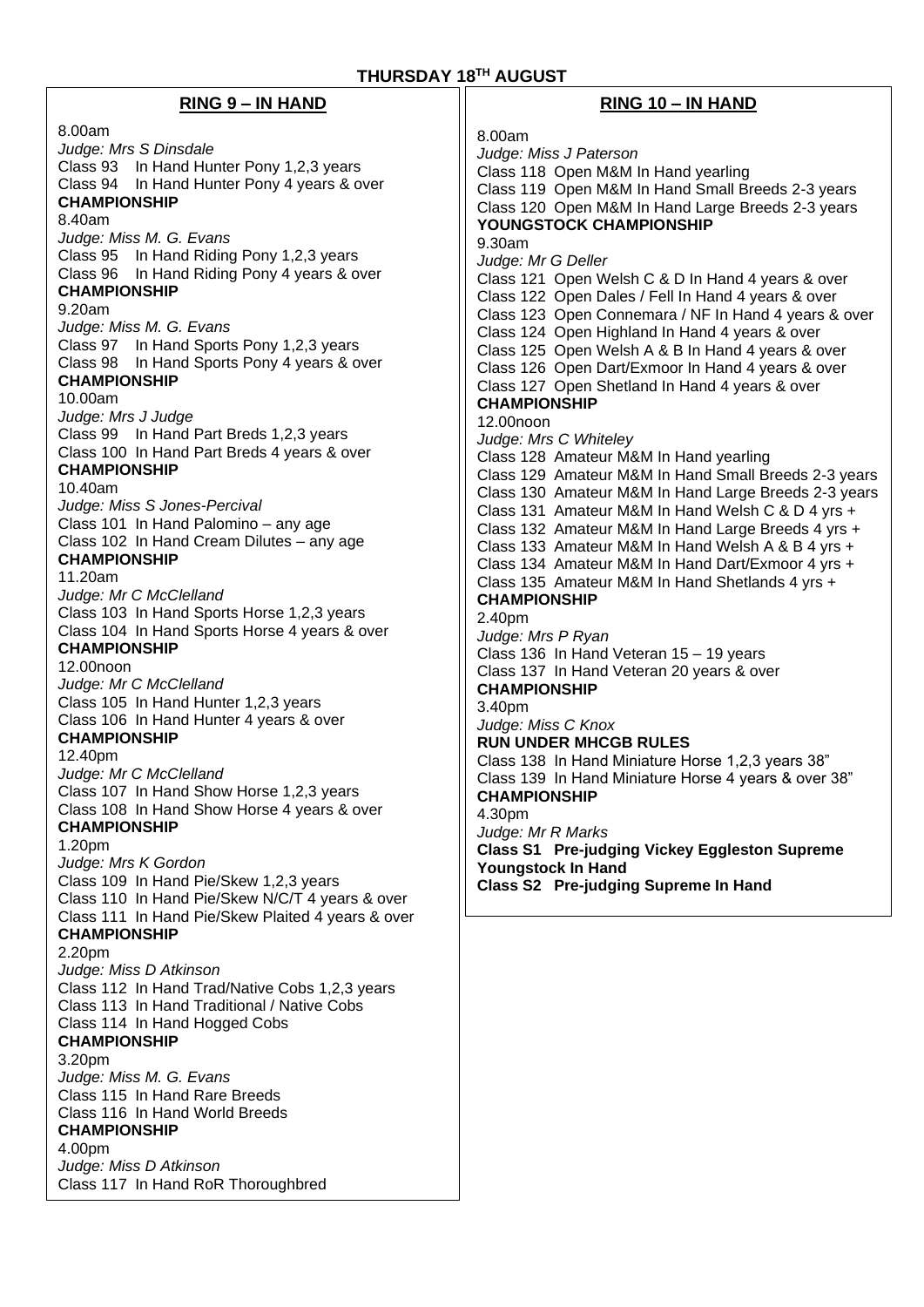#### **THURSDAY 18 TH AUGUST**

| THURSDAY 18TH AUGUST                                                                                                                                                                                                                                                                                                                                                                                                                                                                                                                                                                                                                                                                                                                                                                                                        |                                                                                                                                                                                                                                                                                                                                                                                                                                                                                                                                                                                                                                                                            |
|-----------------------------------------------------------------------------------------------------------------------------------------------------------------------------------------------------------------------------------------------------------------------------------------------------------------------------------------------------------------------------------------------------------------------------------------------------------------------------------------------------------------------------------------------------------------------------------------------------------------------------------------------------------------------------------------------------------------------------------------------------------------------------------------------------------------------------|----------------------------------------------------------------------------------------------------------------------------------------------------------------------------------------------------------------------------------------------------------------------------------------------------------------------------------------------------------------------------------------------------------------------------------------------------------------------------------------------------------------------------------------------------------------------------------------------------------------------------------------------------------------------------|
| <b>WORKING HUNTER RING 1</b>                                                                                                                                                                                                                                                                                                                                                                                                                                                                                                                                                                                                                                                                                                                                                                                                | <b>DUNASKIN WORKING HUNTER RING</b>                                                                                                                                                                                                                                                                                                                                                                                                                                                                                                                                                                                                                                        |
| 8.00am<br>Judges: Mr L Clarke ©, Mrs K Smith (P)<br>Class 140 Amateur Plaited WHP - 60cms<br>Class 141 Amateur Plaited WHP - 70cms<br>Class 142 Amateur Plaited WHP - 80cms<br><b>CHAMPIONSHIP</b><br>11.00am<br>Judge: Miss D Atkinson ©, TBC (P)<br>Class 143 Amateur Working Show Horse - 80cms<br>12.15pm<br>Judges: Miss D Atkinson ©, TBC (P)<br>Class 144 Amateur Working Hunter - 90cms<br>1.15pm<br>Judge: Mrs V Bruce ©, Mr G Parr ®<br>Class 715 Equifest Working Hunter - 1m<br>TOP 10 IN THE EVENING PERFORMANCE<br>2.00pm<br>Judges: Miss J Paterson ©, Mrs V Bruce (P)<br>Class 716 Equifest Plaited WHP 133cms - 75cms<br>Class 717 Equifest Plaited WHP 143cms - 80cms<br>Class 718 Equifest Plaited WHP 153cms - 85cms<br>Class 719 Equifest Plaited Int WHP - 90cms<br>TOP 10 IN THE EVENING PERFORMANCE | $8.00am - 9.15am$<br><b>Clear Round Working Hunter</b><br><b>CRWH</b><br>£5.00 payable at the Ring.<br>9.30pm<br>Judge: Mrs P Ryan<br>Class 145 Open M&M/Plaited Cradle Stakes - 45cms<br>Class 146 Open M&M/Plaited Nursery Stakes - 50cms<br><b>CHAMPIONSHIP</b><br>11.15am<br>Judges: Ms C Maskell-Moseley ©, Mrs E Payne (P)<br>Class 147 Amateur M&M WHP - 50cms<br>Class 148 Amateur M&M WHP - 60cms<br>Class 149 Amateur M&M WHP - 65cms<br>Class 150 Amateur M&M WHP - 75cms<br><b>CHAMPIONSHIP</b><br>3.30pm<br>Judge: Mr L Clarke<br>Class 151 Open WHP Performance - 60cms (1 phase)<br>Class 152 Open WHP Performance - 70cms (1 phase)<br><b>CHAMPIONSHIP</b> |
| <b>DRESSAGE RING</b>                                                                                                                                                                                                                                                                                                                                                                                                                                                                                                                                                                                                                                                                                                                                                                                                        | <b>SHOW JUMPING RING</b>                                                                                                                                                                                                                                                                                                                                                                                                                                                                                                                                                                                                                                                   |
| 9.00am<br>Judge: Ms J Longland<br>Class 153 Intro Test A<br>11.30am                                                                                                                                                                                                                                                                                                                                                                                                                                                                                                                                                                                                                                                                                                                                                         | $8.00am - 10.30am$<br><b>CRSJ</b><br><b>Clear Round Show Jumping</b><br>£5.00 / round<br>Rosettes to all clear rounds                                                                                                                                                                                                                                                                                                                                                                                                                                                                                                                                                      |
| Judge: Ms J Longland<br>Class 154 Prelim Test 1                                                                                                                                                                                                                                                                                                                                                                                                                                                                                                                                                                                                                                                                                                                                                                             | 10.45am<br>Class 500 Open 50cms                                                                                                                                                                                                                                                                                                                                                                                                                                                                                                                                                                                                                                            |
| 2.00pm<br>Judge: Ms J Longland<br>Class 155 Dressage to Music                                                                                                                                                                                                                                                                                                                                                                                                                                                                                                                                                                                                                                                                                                                                                               | Class 501 Open 60cms<br>Class 502 Open 70cms                                                                                                                                                                                                                                                                                                                                                                                                                                                                                                                                                                                                                               |
| 3.00pm<br>Judge: Ms J Longland<br>Class 156 Novice Test 24                                                                                                                                                                                                                                                                                                                                                                                                                                                                                                                                                                                                                                                                                                                                                                  | 2.00pm<br>Class 503 Open 80cms<br>Class 504 Open 90cms<br>Class 505 Open 1m                                                                                                                                                                                                                                                                                                                                                                                                                                                                                                                                                                                                |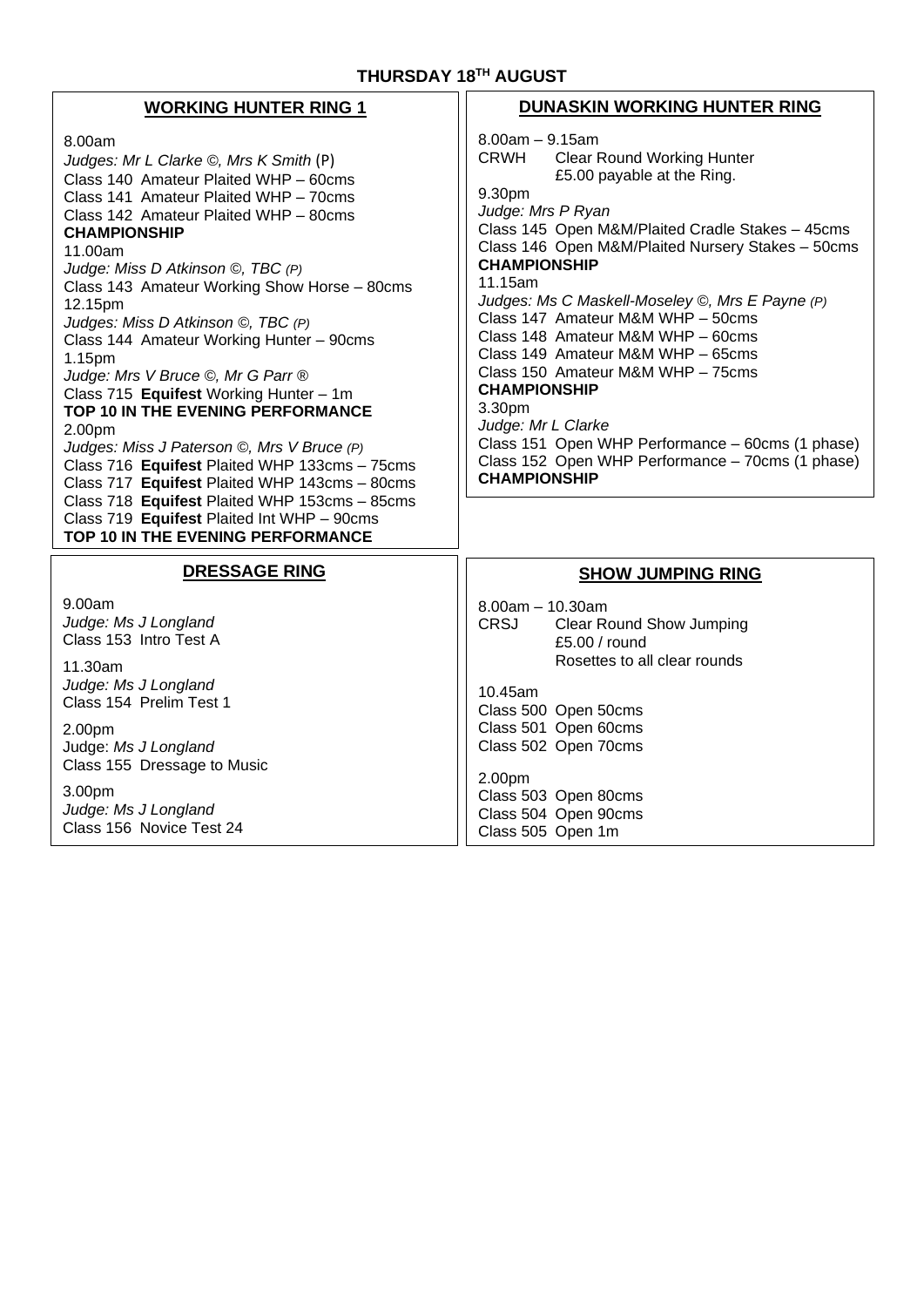# **THURSDAY EVENING PERFORMANCE**

#### **6.10pm**

*Judges: Miss D Atkinson* RoR Amateur Ridden Ex Racehorse – Presentation of the top 10 *Judges: Mrs P Ryan & Mr J Broad* Concours D'Elegance Lead Rein – Presentation of the top 10 *Judges: Mrs M Ludlow & Mr R Marks* **Kerose Stud & Hillcrests Stud** Amateur Ridden M&M – Championship

**6.40pm**

*Judges: Ms K MacDonald & TBC* Concours D'Elegance First Ridden – Presentation of the top 10 *Judges: Mr A Pike* **Kerenelise Stud & Talenas Stud** Amateur Ridden Hacks – Championship *Judges: Mrs M Ludlow* Young Handlers – Championship *Judges: Mr R Marks*

**VICKEY EGGLESTON SUPREME IN HAND YOUNGSTOCK – PRESENTATION – S1**

**7.15pm**

*Judge: Mrs J Griffin* **June Taylor** Show Pony Lead Rein – Presentation of the top 10 *Judge: Mrs J Griffin* **Equifest** Show Pony First Ridden – Presentation of the top 10 *Judges: Miss C Hyde* Amateur Ridden Cobs – Championship

**7.45pm**

*Judges: Miss F Ludlow* **Equifest** Show Hunter Pony Lead Rein – Presentation of the top 10 *Judges: Mr R Marks* **SUPREME IN HAND – PRESENTATION – S2** 

*Judges: Mrs V Green & Mr D Crayston* Open Ridden Pairs – Presentation of the top 10

**8.15pm**

*Judges: Mrs K Wilson & TBC* **Styalways** Ridden Part Breds – Championship *Judges: Mr A Pike & Mr L Clarke* **Equifest** Ridden Piebald / Skewbald – Championship *Judges: Miss F Ludlow & Mr G Parr* **Equifest** Ridden Hunters – Championship

# **8.45pm**

*Judges: Miss F Ludlow & Mrs J Griffin* **Nupafeed** Riding Horses – Championship *Judges: Mrs A Smyth & TBC* Side Saddle Concours D'Elegance – Presentation of the top 10 *Judges: Miss J Paterson & Mrs V Bruce* **Equifest** WHP Championship *Judges: Miss C Hyde* Amateur Small Hunters – Presentation of the top 10

#### **9.20pm**

*Judges: Mr N Bolas & Mrs A Revell* Piebald / Skewbald Concours D'Elegance – Presentation of the top 10 *Judges: Miss C Hyde* Amateur Maxi Cobs – Presentation of the top 10 *Judges: Mrs V Bruce & Mr G Parr* **Equifest** Working Hunters – Presentation of the top 10 *Judges: TBC* **S K WILSON PLANT HIRE & GROUNDWORKS SUPREME RIDDEN AMATEUR CHAMPIONSHIP – S3**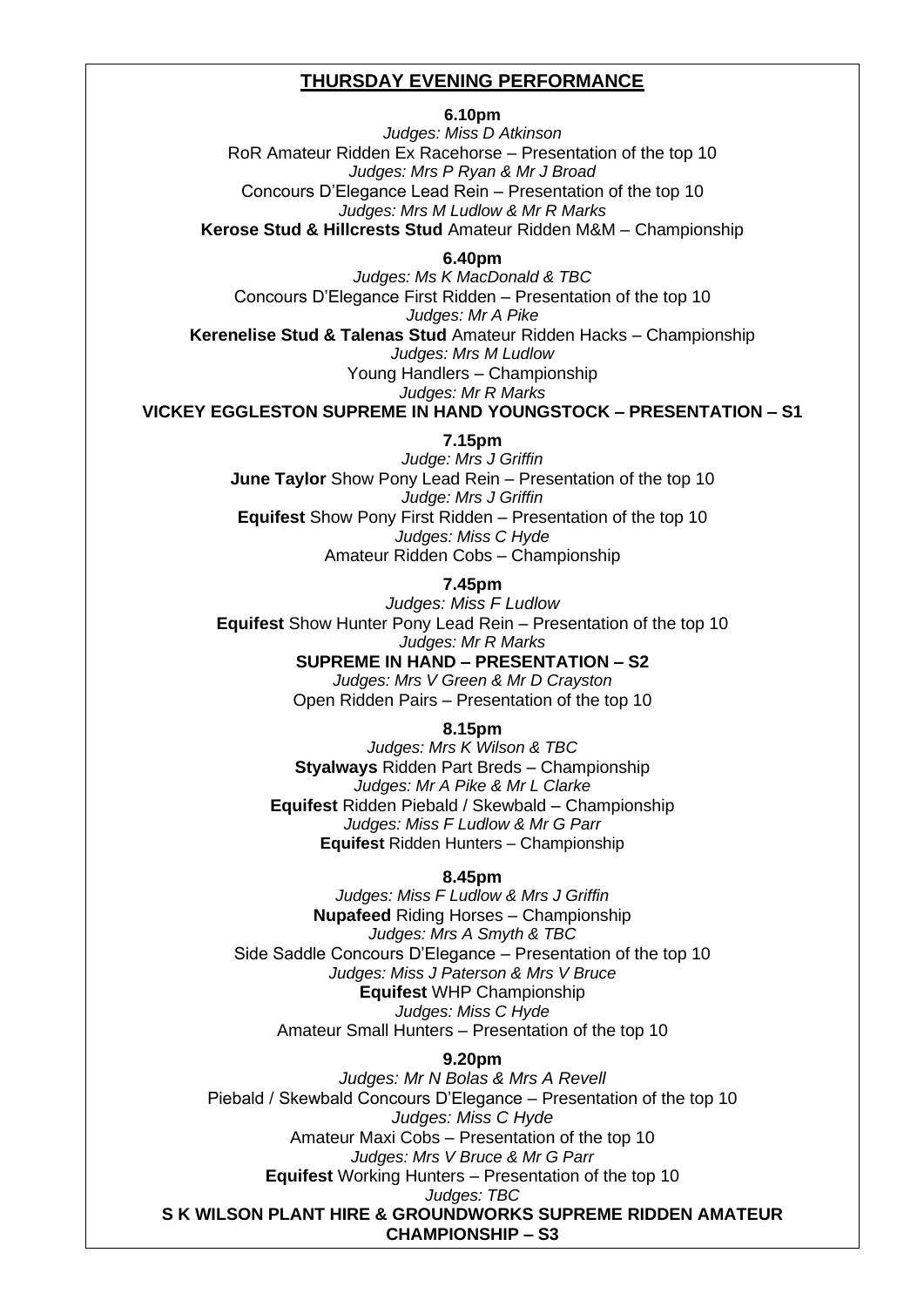# **FRIDAY 19TH AUGUST**

# **THE GALLOP EQUESTRIAN MAIN RING**

#### 8.00am *Judge: Miss C Hyde* Class 162 Novice LWT Hunters Class 163 Novice MWT / HWT Hunters **CHAMPIONSHIP** 9.30am *Judge: Mrs K Smith* Class 164 Novice Small Hunters 10.15am *Judge: Mrs J Judge* Class 165 Novice Ridden Plaited Piebald/Skewbald Class 166 Novice Ridden N/C/T Piebald/Skewbald **CHAMPIONSHIP** 12.00noon *Judge: Miss M Hewitt ® , Mrs J Griffin ©* Class 720 **Nupafeed** LWT Cobs Class 721 **Nupafeed** HWT Cobs **CHAMPIONSHIP IN THE EVENING PERFORMANCE** 1.45pm *Judges: Mr C McClelland* Class 167 Open LWT Hunters Class 168 Open MWT / HWT Hunters **CHAMPIONSHIP** 3.15pm *Judges: Mr C McClelland ©, Miss M Hewitt ®* Class 722 **Equifest** Small Hunters **TOP 10 IN THE EVENING PERFORMANCE**

# **RING 1**

8.00am *Judge: Mrs J Griffin*  Class 169 M&M First Year First Ridden 9.00am *Judge: Mrs J Griffin*  Class 170 Novice M&M Small Breeds Lead Rein Class 171 Novice M&M Small Breeds First Ridden **CHAMPIONSHIP**  10.45am *Judges: Mrs K Smith*  Class 723 **Equifest** M&M Lead Rein not incl Welsh A Class 724 **Equifest** Welsh A Lead Rein **TOP 10 & CHAMP IN THE EVE PERFORMANCE** 12.30pm *Judge: Mrs K Smith*  Class 172 Tiny Tots M&M / Native Type Lead Rein Class 173 Tiny Tots M&M / Native Type First Ridden **CHAMPIONSHIP** 2.00pm *Judges: Miss A Page*  Class 725 **Equifest** M&M First Ridden non Welsh Class 726 **Equifest** Welsh A / B First Ridden **TOP 10 & CHAMP IN THE EVE PERFORMANCE** 3.30pm *Judges: Mrs P Ryan*  Class 174 Open M&M Lead Rein Class 175 Open M&M First Ridden **CHAMPIONSHIP**

#### **BARNBY MOOR SHOW TEAM**

8.00am *Judge: Mrs V Green* Class 176 Novice Show Pony Lead Rein Class 177 Novice Show Pony First Ridden Class 178 Novice SHP Lead Rein Class 179 Novice SHP First Ridden **CHAMPIONSHIP** 11.30am *Judge: Mrs K Gordon* Class 180 SP/SHP First Year First Ridden 12.15pm *Judge: Mrs K Gordon* Class 181 Open Show Pony Lead Rein Class 182 Open Show Pony First Ridden Class 183 Open SHP Lead Rein Class 184 Open SHP First Ridden **CHAMPIONSHIP**  3.00pm *Judge: Mrs S Dinsdale*  Class 185 "Mothers Dream" Lead Rein – any type Class 186 "Mothers Dream" First Ridden – any type **CHAMPIONSHIP** 4.15pm *Judge: Mrs V Green* Class 187 Veteran Lead Rein Pony – any type Class 188 Veteran First Ridden Pony – any type **CHAMPIONSHIP**

#### **PRE-JUDGING EVENING PERFORMANCE**

5.15pm *Judges: Mr D Griffin & Mrs C Ingle* Class 297 In Hand Concours D'Elegance **TOP 10 IN THE EVENING PERFORMANCE**

5.45pm *Judges: Miss K Worboys & Mrs I Wheat*  Class 298 Fancy Dress **TOP 10 IN THE EVENING PERFORMANCE**

6.30pm *Judges: Mr J Checkley & Miss C Arthur*  Class 299 Concours Riders 16 years & under **TOP 10 IN THE EVENING PERFORMANCE**

7.00pm *Judge: Mr & Mrs G Bruce*  Class 300 M&M Concours D'Elegance **TOP 10 IN THE EVENING PERFORMANCE**

7.30pm *Judge: Mr D Puttock*  **Class S4 Pre-judging Supreme Novice**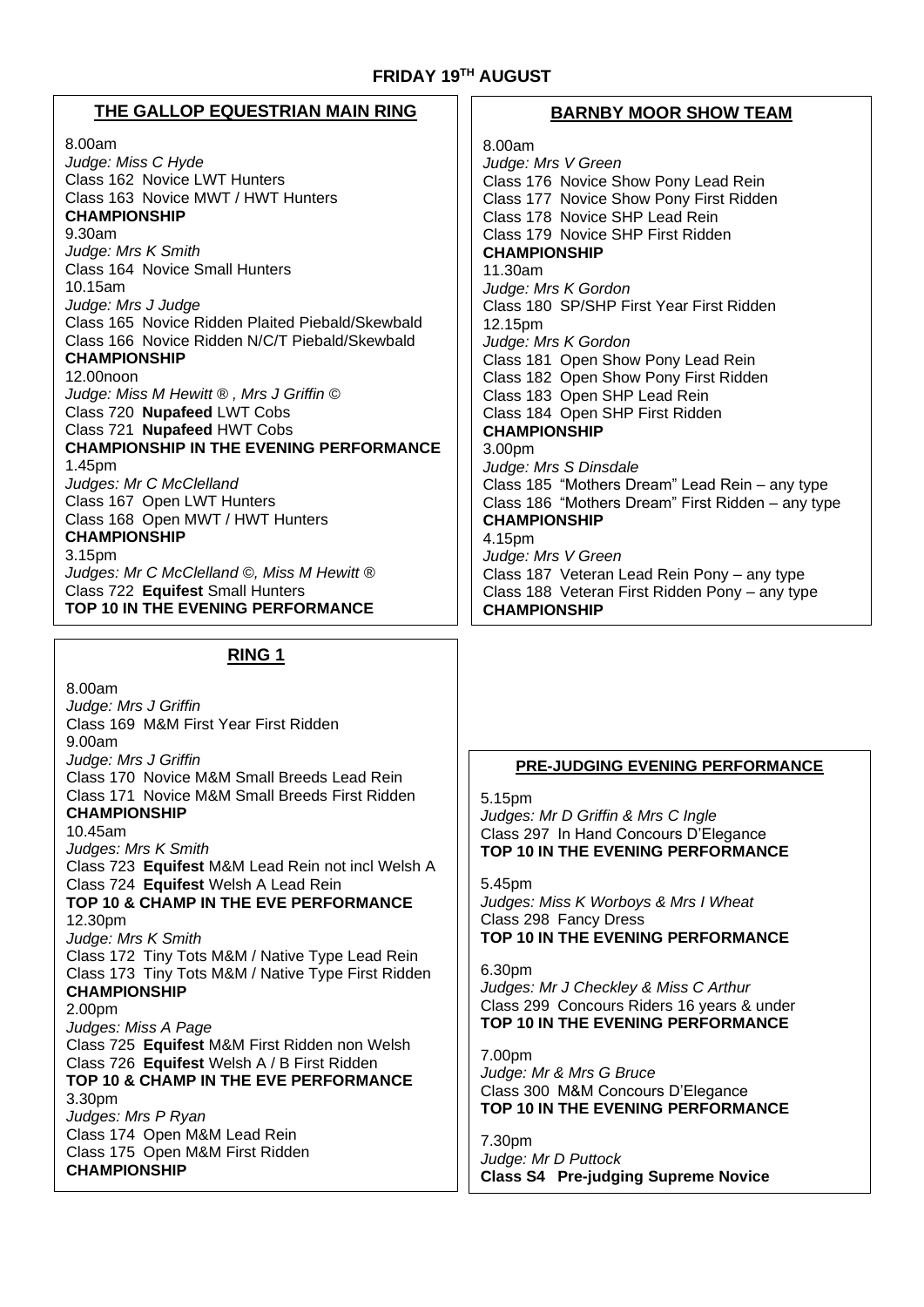# **FRIDAY 19TH AUGUST**

# **HEATHERFIELDS CORKY RING**

#### 8.00am *Judges: Miss S Chapman ©, Mr R Marks (P)* Class 189 Novice Ridden Dales / Fell / Highland Class 190 Novice Ridden New Forest / Connemara Class 191 Novice Ridden Welsh C / D Class 192 Novice Ridden Welsh A / B Class 193 Novice Ridden Dartmoor / Exmoor / Shetland **CHAMPIONSHIP** 12.30pm *Judges: Mrs E Payne*  Class 194 Junior Ridden Small Breeds Class 195 Junior Ridden Large Breeds Class 196 Junior Ridden Intermediates **CHAMPIONSHIP**  2.45pm *Judges: Miss J Paterson ©, Mrs C Whiteley (P)* Class 197 Open Ridden Dales / Fell / Highlands Class 198 Open Ridden New Forest / Connemara Class 199 Open Ridden Welsh C

Class 200 Open Ridden Welsh D Class 201 Open Ridden M&M Small Breeds **CHAMPIONSHIP**

**RING 5**

8.00am *Judge: Mrs S Dinsdale*  Class 210 Novice Rider 13 years & under Class 211 Novice Rider 12 years & under **CHAMPIONSHIP** 9.30am Judge: Mrs V Bruce Class 212 Equitation Rider 15 years & over Class 213 Equitation Rider 14 years & under **CHAMPIONSHIP** 10.45am *Judge: Mrs C Whiteley* Class 214 Family Horse / Pony 11.30am *Judge: Mr G Parr* Class 215 Open Maxi Cobs 12.30pm *Judge: TBC* Class 216 Open Ridden World Breeds Class 217 Open Ridden Rare Breeds **CHAMPIONSHIP** 2.00pm *Judges: Mr G Parr* Class 218 Open LWT Cobs Class 219 Open HWT Cobs **CHAMPIONSHIP**  3.30pm *Judges: Mrs V Bruce* Class 220 First Season Showing – any type / height

#### **RING 4**

8.00am *Judge: Mr G Parr* Class 202 Novice Riding Horses Class 203 Novice Ridden Hogged Cobs Class 204 Novice Ridden Maxi Cobs Class 205 Novice Ridden Hacks **CHAMPIONSHIP** 11.15am *Judges: Mr L Clarke* Class 206 Open Small Riding Horses Class 207 Open Large Riding Horses **CHAMPIONSHIP**  12.45pm *Judge: Miss M. G. Evans* Class 208 Novice Re-Trained Race Horses 1.30pm *Judges: Mrs J Judge* Class 209 Open Ridden Hacks 2.15pm *Judges: Miss M Hewitt ® , Mrs J Griffin ©* Class 727 **Equifest** Maxi Cobs **TOP 10 IN THE EVENING PERFORMANCE** 3.00pm HDT Scurry Driving Trials

# **BEST ASSET LIMITED RING**

8.00am *Judge: Miss J Paterson* Class 221 Novice Show Pony 138cms Class 222 Novice Show Pony 148cms **CHAMPIONSHIP**  9.00am *Judge: Miss J Paterson* Class 223 Novice SHP 133cms Class 224 Novice SHP 153cms **CHAMPIONSHIP**  10.30am *Judge: Miss M. G. Evans ©, Mrs E Payne (P)* Class 728 **Equifest** Intermediate Show Hunter Type **TOP 10 IN THE EVENING PERFORMANCE** 11.30pm *Judge: Miss C Hyde* Class 225 Novice Intermediate Show Riding Type Class 226 Novice Intermediate Show Hunter Type **CHAMPIONSHIP**  1.00pm *Judge: Mr L Clarke* Class 227 Open Small Hunters 1.45pm *Judge: Mr R Marks*  Class 228 Open Show Hunter Ponies not exc 153cms Class 229 Open Show Ponies not exceeding 148cms **CHAMPIONSHIP** 3.15pm *Judge: Mr R Marks*  Class 230 Open Intermediate Show Riding Type Class 231 Open Intermediate Show Hunter Type **CHAMPIONSHIP**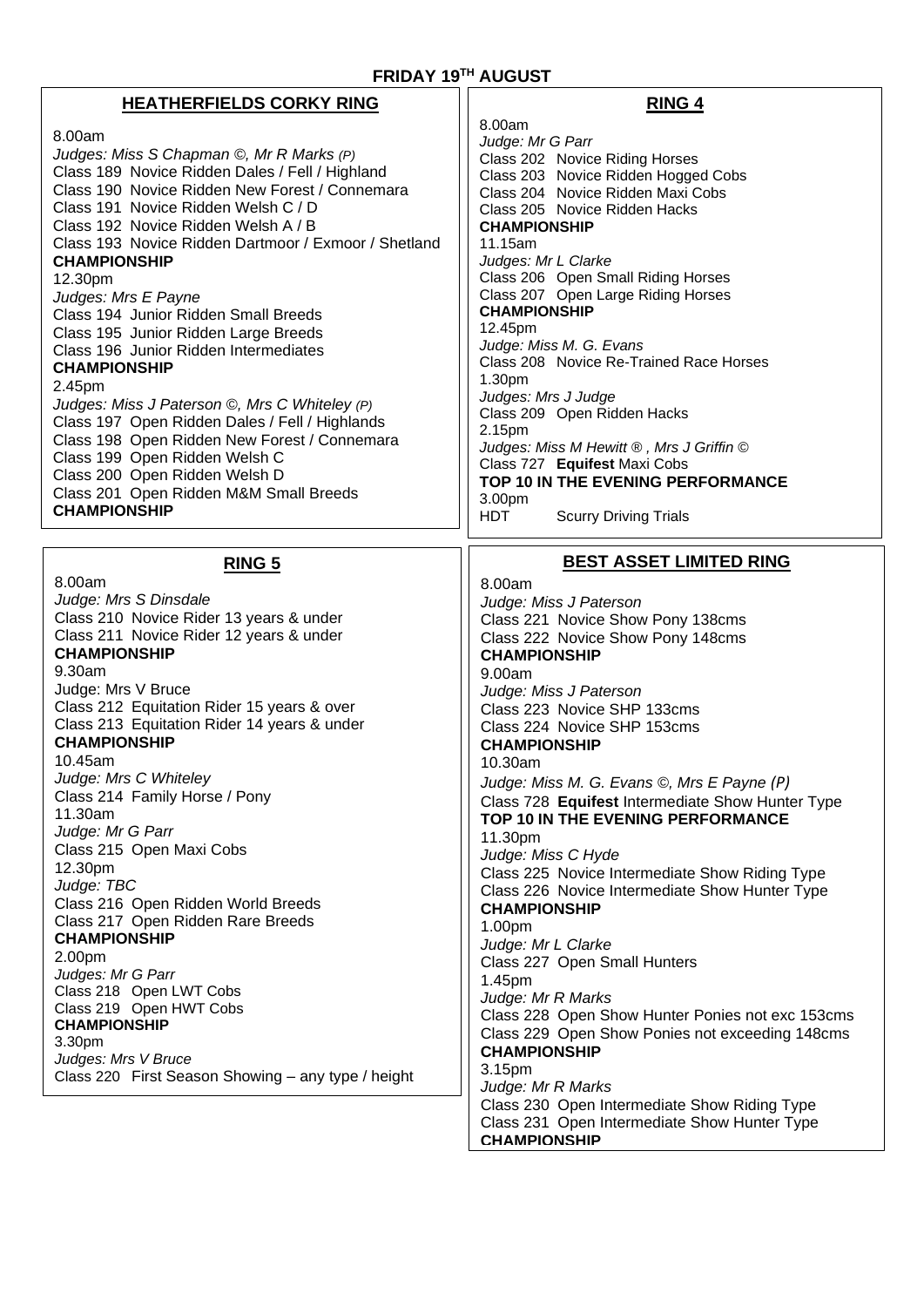# **BALLAGH STUD RING**

8.00am *Judge: Mrs K Wilson ©, Mrs K Gordon (P)* Class 729 **Equifest** Intermediate SRT 153cms Class 730 **Equifest** Intermediate SRT 158cms **CHAMPIONSHIP IN THE EVENING PERFORMANCE** 9.30am *Judge: Miss C Hyde* Class 232 Novice Ridden Part Bred Ponies Class 233 Novice Ridden Part Bred Horses **CHAMPIONSHIP** 11.00am *Judge: Mrs K Wilson ©, Mrs S Dinsdale (P)* Class 731 **Equifest** Show Ponies 128cms Class 732 **Equifest** Show Ponies 138cms Class 733 **Equifest** Show Ponies 148cms **CHAMPIONSHIP IN THE EVENING PERFORMANCE** 1.15pm *Judge: Mrs K Wilson* Class 234 Open Ridden Part Breds 2.30pm Judge: *Miss S Chapman ©*, *Miss C Knox (P)* Class 734 **Equifest** SHP 122cms Class 735 **Equifest** SHP 133cms Class 736 **Equifest** SHP 143cms Class 737 **Equifest** SHP 153cms **CHAMPIONSHIP IN THE EVENING PERFORMANCE**

# **RING 9 – IN HAND**

8.30am *Judge: Mrs S George*  Class 247 Open Shetlands In Hand 4 years & over Class 248 Open Dart/Exm in Hand 4 years & over Class 249 Open Welsh A/B In Hand 4 years & over Class 250 Open Dales/Fell/High In Hand 4 years & over Class 251 Open Conn/New Forest In Hand 4 yrs & over Class 252 Open Welsh C/D In Hand 4 years & over Class 253 Open M&M yearling Class 254 Open M&M 2 years Class 255 Open M&M 3 years **CHAMPIONSHIP** 11.30am *Judge: Mrs C Whiteley* Class 738 **Equifest** In Hand Pie/Skew Plaited 4 yrs + Class 739 **Equifest** In Hand Pie/Skew Native 4 yrs + Class 740 **Equifest** In Hand Pie/Skew Trad 4 yrs + Class 741 **Equifes**t In Hand Pie/Skew 1,2,3 years **CHAMPIONSHIP IN THE EVENING PERFORMANCE** 1.30pm *Judge: Miss M. G. Evans* Class 742 **Equifest** Shetlands 4 years & over Class 743 **Equifest** Dartmoor / Exmoor 4 years & over Class 744 **Equifest** Welsh A / B 4 years & over Class 745 **Equifest** Dales / Fell / High 4 years & over Class 746 **Equifest** Conn / New Forest 4 years & over Class 747 **Equifest** Welsh C / D 4 years & over Class 748 **Equifest** M&M Small Breeds yearling Class 749 **Equifes**t M&M Large Breeds yearling Class 750 **Equifest** M&M Small Breeds 2-3 years Class 751 **Equifes**t M&M Large Breeds 2-3 years **CHAMPIONSHIP IN EVENING PERFORMANCE**

# **INTACK FARM RING**

8.00am *Judge: Mr L Clarke* Class 235 Novice Ridden Traditional Cobs – any height 8.45am *Judge: Miss M. G. Evans* Class 236 Novice Ridden World Breeds Class 237 Novice Ridden Rare Breeds **CHAMPIONSHIP** 10.15am *Judges: Mrs K Gordon* Class 238 Open Ridden Traditional Cobs 11.00am *Judge: TBC* Class 239 "Golden Oldies" – horse/pony & rider combination of ages to exceed 50 years 11.45am *Judge: Mrs P Ryan* Class 240 Ridden Veteran 15–17 years Class 241 Ridden Veteran 18–20 years Class 242 Ridden Veteran 21 years & over **CHAMPIONSHIP IN THE EVENING PERFORMANCE** 2.00pm *Judge: Miss C Hyde*  Class 243 Open Ridden Plaited Piebald/Skewbald Class 244 Open Ridden N/C/T Pie/Skew Ponies Class 245 Open Ridden N/C/T Pie/Skew Horses **CHAMPIONSHIP** 4.15pm

*Judge: Mr G Parr*  Class 246 Open Re-trained Race Horses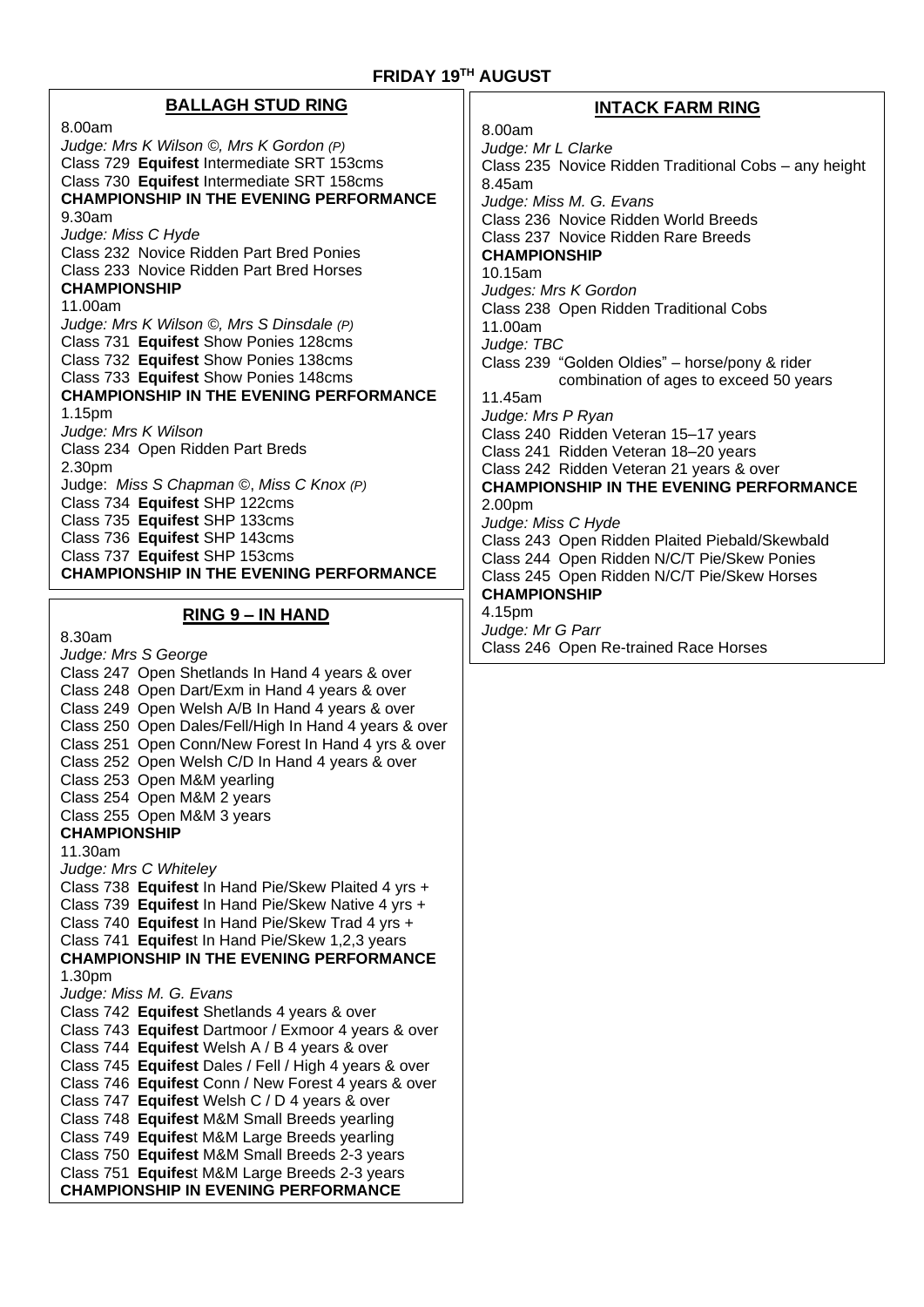| RING 10 - IN HAND                                                                                                                                                                | <b>SHOW JUMPING RING</b>                                                                                                                                                     |
|----------------------------------------------------------------------------------------------------------------------------------------------------------------------------------|------------------------------------------------------------------------------------------------------------------------------------------------------------------------------|
| 8.30am<br>Judge: Miss M Hewitt<br>Class 256 In Hand Piebald/Skewbald Plaited 4 years+                                                                                            | $8.00am - 10.00am$<br><b>CRSJ</b><br>Clear Round Show Jumping £5.00 / round<br>Rosettes to all clear rounds                                                                  |
| Class 257 In Hand Piebald/Skewbald N/C/T 4 years<br>Class 258 In Hand Piebald/Skewbald yearling<br>Class 259 In Hand Piebald/Skewbald 2-3 years<br><b>CHAMPIONSHIP</b><br>9.45am | 10.30am<br>Class 506<br>Open 50cms<br>Open 60cms<br>Class 507<br>Open 70cms<br>Class 508                                                                                     |
| Judge: Miss M Hewitt<br>Class 260 In Hand Veteran Ponies 15-20 years<br>Class 261 In Hand Veteran Horses 15-20 years<br>Class 262 In Hand Veterans 21 years & over               | 2.00pm<br>Class 509<br>Open 80cms<br>3.00pm<br>Class 293C M&M Eventer Phase C - open for 1 hour                                                                              |
| <b>CHAMPIONSHIP</b><br>11.00am                                                                                                                                                   | Class 294C Plaited Eventer Phase C - open for 1 hour                                                                                                                         |
| Judge: TBC<br>Class 263 In Hand Riding / Hunter Pony yearling<br>Class 264 In Hand Riding / Hunter Pony 2-3 years<br>Class 265 In Hand Riding / Hunter Pony 4 years & over       | <b>WORKING HUNTER RING 1</b><br>8.00am<br>Judge: Mrs V Bruce                                                                                                                 |
| <b>CHAMPIONSHIP</b><br>12.40noon                                                                                                                                                 | Class 279<br>Open WH Performance - 70cm (1 phase)<br>9.00am                                                                                                                  |
| Judge: TBC<br>Class 266 In Hand Hunter yearling<br>Class 267 In Hand Hunter 2-3 years<br>Class 268 In Hand Hunter 4 years & over                                                 | Judges: Mrs P Ryan (P), Miss A Page ©<br>Class 752 Equifest M&M WHP 122cms - 60cms<br>Class 753 Equifest M&M WHP 133cms - 70cms<br>Class 754 Equifest M&M WHP 143cms - 80cms |
| <b>CHAMPIONSHIP</b><br>1.40pm<br>Judge: TBC                                                                                                                                      | Equifest M&M WHP exc 143cms - 85cms<br>Class 755<br><b>CHAMPIONSHIP IN THE EVENING PERFORMANCE</b><br>11.30am                                                                |
| Class 269 In Hand Show Horse yearling<br>Class 270 In Hand Show Horse 2-3 years<br>Class 271 In Hand Show Horse 4 years & over                                                   | Judges: TBC<br>Class 293B M&M Eventer - not exc.138cms jump first<br>1.30pm                                                                                                  |
| <b>CHAMPIONSHIP</b><br>2.40pm<br>Judge: TBC                                                                                                                                      | Judges: TBC<br>Class 280<br>Novice M&M WHP 122cms - 50cms<br>Class 281<br>Novice M&M WHP 133cms - 55cms                                                                      |
| Class 272 In Hand World Breeds<br>Class 273 In Hand Rare Breeds<br><b>CHAMPIONSHIP</b>                                                                                           | Class 282<br>Novice M&M WHP 143cms - 65cms<br>Class 283<br>Novice M&M WHP exc 143cms - 75cms<br><b>CHAMPIONSHIP</b>                                                          |
| 3.30pm<br>Judge: Mrs E Payne                                                                                                                                                     | DUNASKIN WORKING HUNTER RING                                                                                                                                                 |
| Class 274 In Hand Hogged Cobs - any age<br>Class 275 In Hand Native/ Traditional Cobs - any age<br><b>CHAMPIONSHIP</b>                                                           | 8.00am<br><b>CRWH</b><br>Clear Round WH £5.00 per round<br>9.00am                                                                                                            |
| 4.15pm<br>Judge: Mrs J Griffin<br>Class 276 In Hand Part Breds yearling                                                                                                          | Judges: Mr C McClelland ©, Ms C Maskell-Moseley (P)<br>Class 284 Novice Plaited WHP 133cms - 60cms<br>Class 285<br>Novice Plaited WHP 143cms - 70cms                         |
| Class 277 In Hand Part Breds 2-3 years<br>Class 278 In Hand Part Breds 4 years & over<br><b>CHAMPIONSHIP</b>                                                                     | Class 286<br>Novice Plaited WHP 153cms - 80cms<br><b>CHAMPIONSHIP</b><br>11.00am                                                                                             |
| <b>DRESSAGE 1</b>                                                                                                                                                                | Judges: Mr C McClelland<br>Novice Working Hunter ex 148cms - 85cms<br>Class 287                                                                                              |
| 8.00am<br>Judge: TBC                                                                                                                                                             | 11.45am<br>Judge: Ms C Maskell-Moseley                                                                                                                                       |
| Class 293A<br><b>M&amp;M Eventer Dressage</b><br>10.45am<br>Judge: TBC                                                                                                           | Class 288 Open Plaited/Native Cradle Stakes 45cms<br>Open Plaited/Native Nursery Stakes 50cms<br>Class 289<br><b>CHAMPIONSHIP</b>                                            |
| Class 294A<br><b>Plaited Eventer Dressage</b><br>1.00pm                                                                                                                          | 1.00pm<br>Judges: Ms C Maskell-Moseley<br>Class 294B Plaited Eventer - 133cms to jump first                                                                                  |
| Judge: TBC<br>Class 295<br>Intro Test B<br>3.00pm                                                                                                                                | 2.30pm<br>Judges: Mrs K Smith ©, Mr L Clarke ®<br>Open Working Cobs any height - 75cms<br>Class 290                                                                          |
| Judge: TBC<br>Class 296<br>Prelim Test 14                                                                                                                                        | Open Working Show Horses - 80cms<br>Class 291<br>Class 292<br>Open Working Hunters ex 148cms - 95cms                                                                         |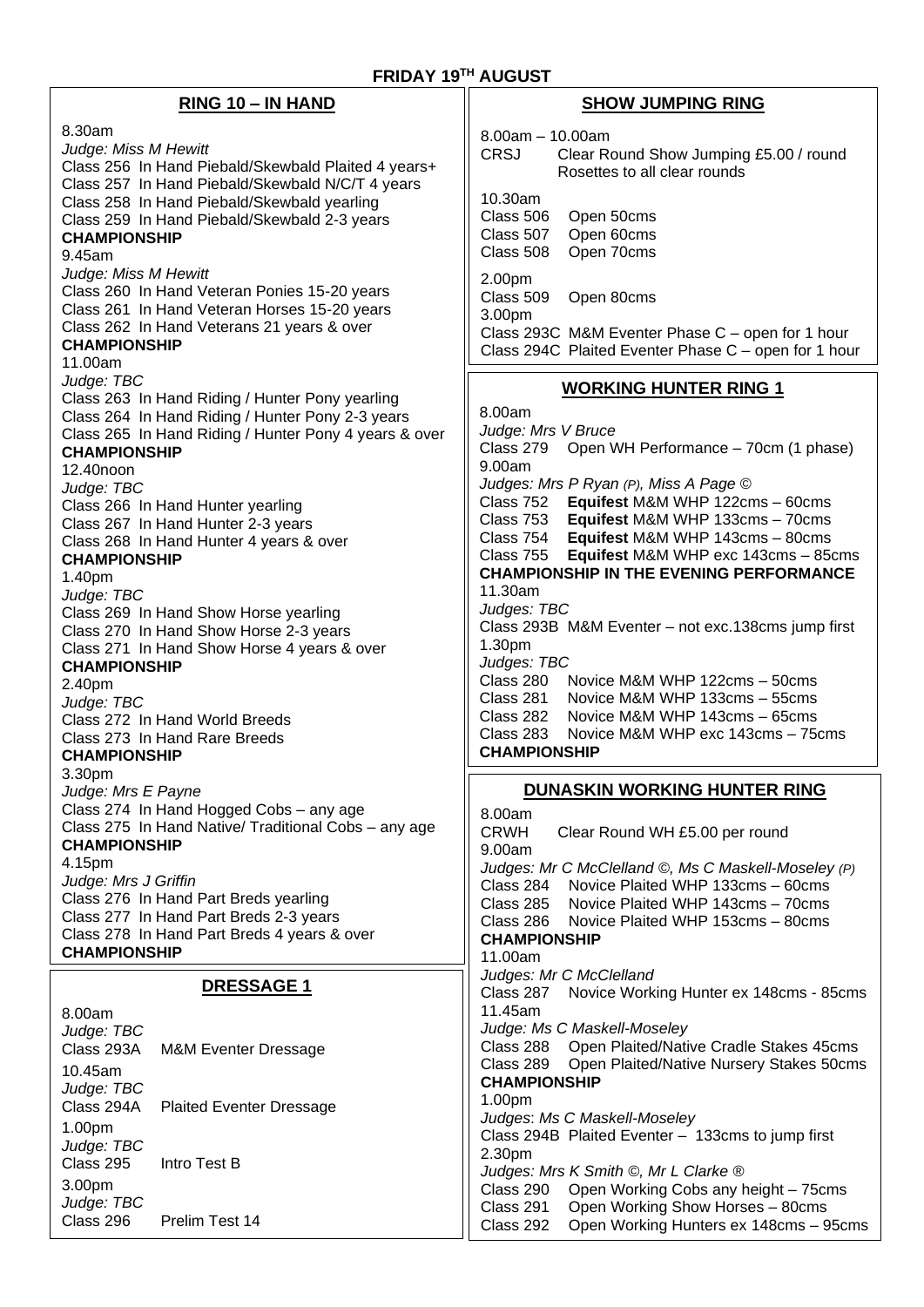#### **FRIDAY EVENING PERFORMANCE**

**5.15pm** Horse & Hound Jumping

**6.15pm**

*Judge: TBC* Concours D'Elegance In Hand – Presentation of the top 10 *Judge: Mrs S Smith*  **Equifest** M&M Lead Rein – Presentation of the top 10 **Equifest** M&M Welsh Section A – Presentation of the top 10 **CHAMPIONSHIP**

*Judge: Miss A Page* **Equifest** M&M First Ridden – Presentation of the top 10 **Equifest** M&M First Ridden Welsh A & B – Presentation of the top 10 **CHAMPIONSHIP**

**7.00pm**

*Judge: Miss K Worboys & Mrs I Wheat* Fancy Dress – Presentation of the top 10 & Parade *Judge: Mrs K Wilson & Mrs K Gordon* **Equifest I**ntermediate Show Riding Type – Championship *Judge: Mrs S Dinsdale & Mrs K Wilson* **Equifest** Show Ponies – Championship

#### **7.30pm**

*Judge: Mrs P Ryan* Ridden Veterans – Championship *Judge: Miss M. G. Evans & Mrs E Payne* **Equifest** Intermediate Show Hunter Type – Presentation of the top 10 *Judge: TBC* **Equifest** In Hand Piebald / Skewbald – Championship **Equifest Eventer Class 293 –** Presentation of the top 10

#### **8.00pm**

*Judge: Mrs P Ryan & Miss A Page*  **Equifest** M&M WHP – Championship *Judge: Miss C Arthur & TBC* Concours D'Elegance Riders 16 years & under – Presentation of the top 10 *Judge: TBC* **Equifest** M&M In Hand – Championship **Equifest Eventer Class 294 –** Presentation of the top 10

#### **8.30pm**

**Scurry Driving Trials** *Judge: Mrs J Griffin & Miss M Hewitt* **Equifest** Maxi Cobs – Presentation of the top 10

#### **9.00pm**

*Judge: Miss S Chapman & Miss C Knox* **Equifest** Show Hunter Ponies – Championship *Judge: Mr & Mrs G Bruce* M&M Concours D'Elegance – Presentation of the top 10 *Judge: Mr C McClelland & Miss M Hewitt*  **Equifest** Small Hunters – Presentation of the top 10 *Judge: Mrs J Griffin & Miss M Hewitt* **Nupafeed** Ridden Cobs – Championship

### **9.45pm**

*Judge: Mr D Puttock* **S K WILSON PLANT HIRE & GROUNDWORKS SUPREME NOVICE CHAMPIONSHIP – S4**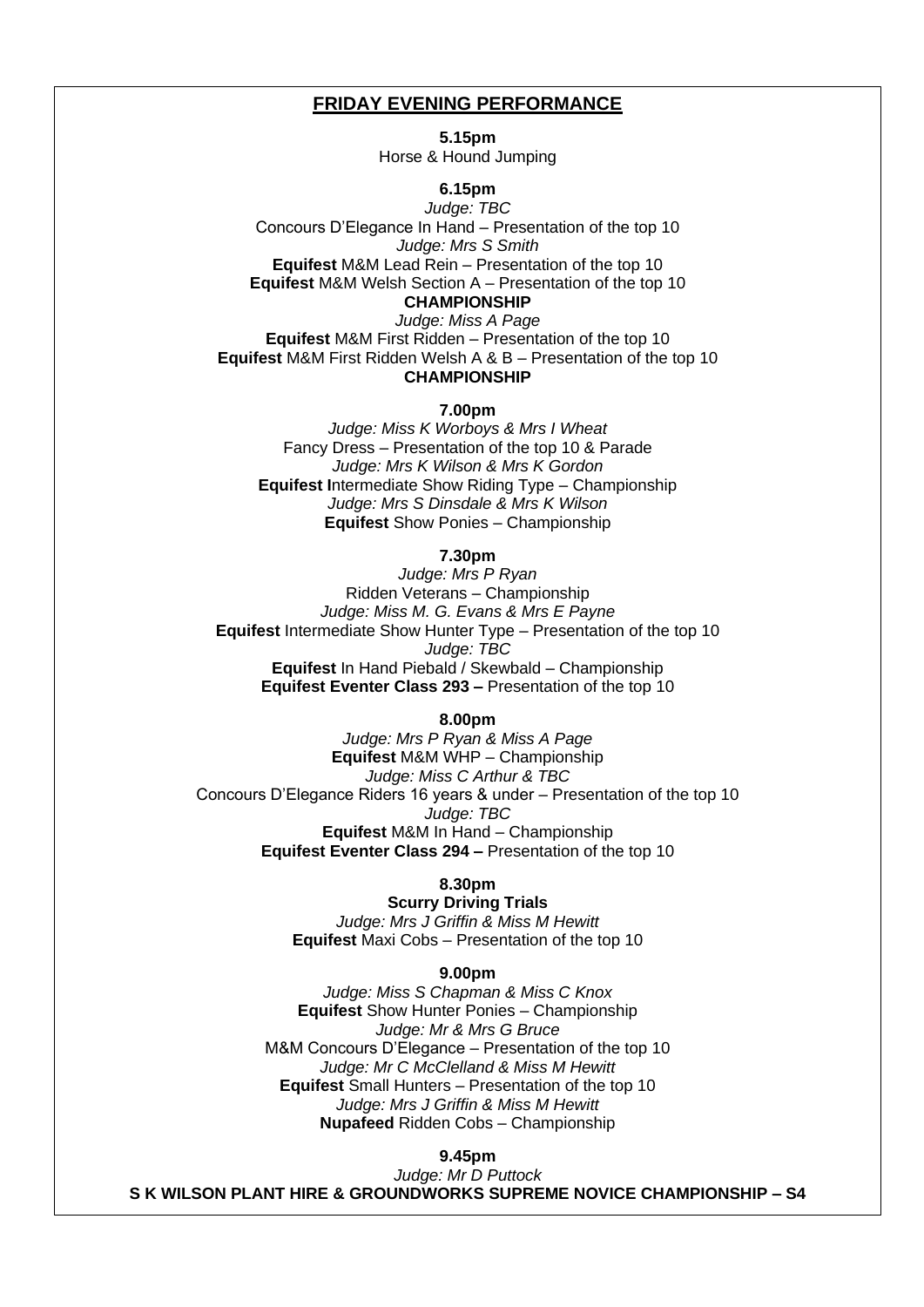# **THE GALLOP EQUESTRIAN MAIN RING**

8.00am

*Judges: Mrs S Smith ©, Ms C Maskell-Moseley (P),*  Class 756 **Equifest** Junior Ridden Large Breeds M&M Class 757 **The Bond Family** Junior Ridden Small Breeds M&M **TOP 10 & CHAMPIONSHIP IN THE EVE PERF** 9.45am *Judge: Mr A Pike & Mrs K Pickwick (P)* Class 758 **Equifest** Highland / Fell / Dales Class 759 **Equifest** New Forest / Connemara Class 760 **Equifest** Welsh Section C / D Class 761 **Equifest** Welsh Sections A / B Class 762 **Equifest** Shetland / Dartmoor / Exmoor **CHAMPIONSHIP IN THE EVENING PERFORMANCE** 2.00pm *Judges: Mr C Horler ©, Miss K Nicoll ®* Class 301 **Kilmannan** Ridden Heavy Horses **PRESENTATION IN THE EVENING PERFORMANCE** 3.00pm *Judges: Mrs C Whiteley ©,Mr G Parr (P)* Class 302 Open Ridden Traditional Cobs **TOP 10 IN THE EVENING PERFORMANCE**

# **EVENING PERFORMANCE PRE-JUDGING**

5.15pm *Judge: Mrs K Carter* Class S5 Pre-judging Spillers Supreme M&M In Hand

5.45pm *Judges: Mr R Pullen & TBC* Class 480 Adult & Child Pairs

6.15pm *Judges: TBC* Class 482 17 years & over Concours D'Elegance

6.45pm *Judge: Mrs K Carter* **Class S6** Pre-Judging The Snow Family Supreme Home Produced Championship

7.30pm *Judge: Mrs K Carter* **Class S7** Pre-judging **Equifest** Champ of Champions

# **RING 1**

8.00am *Judge: Miss J Paterson*  Class 303 Home Produced Welsh A Lead Rein Class 304 Home Produced M&M Small Breeds LR Class 305 Home Produced Welsh A & B First Ridden Class 306 Home Produced M&M Small Breeds FR **CHAMPIONSHIP** 11.45am *Judge: Mrs K Gordon* Class 307 "Mothers Dream" Plaited/Native Lead Rein Class 308 "Mothers Dream" Plaited/Native FR **CHAMPIONSHIP** 1.30pm *Judge: Mrs V Green* Class 309 Open Welsh A Lead Rein Class 310 Open M&M Small Breeds Lead Rein Class 311 Open Welsh A & B First Ridden Class 312 Open M&M Small Breeds First Ridden **CHAMPIONSHIP**

# **BARNBY MOOR SHOW TEAM**

8.00am *Judge: Mrs V Bruce* Class 313 Young Handlers 14 – 18 years Class 314 Young Handlers 9 – 13 years Class 315 Young Handlers 8 years & under **CHAMPIONSHIP** 10.00am *Judge: Miss K Nicoll* Class 316 Open Show Pony Lead Rein Class 317 Open SHP Lead Rein Class 318 Open Show Pony First Ridden Class 319 Open SHP First Ridden **CHAMPIONSHIP** 12.30pm *Judge: Mrs K Smith*  Class 320 Home Produced SP Lead Rein Class 321 Home Produced SHP Lead Rein Class 322 Home Produced SP First Ridden Class 323 Home Produced SHP First Ridden **CHAMPIONSHIP** 2.45pm *Judge: Mrs V Bruce* Class 324 Veteran LR/FR Pony – any type 3.45pm *Judge: Mrs K Wilson*  Class 325 Tiny Tots SP / SHP Lead Rein Class 326 Tiny Tots SP / SHP First Ridden **CHAMPIONSHIP**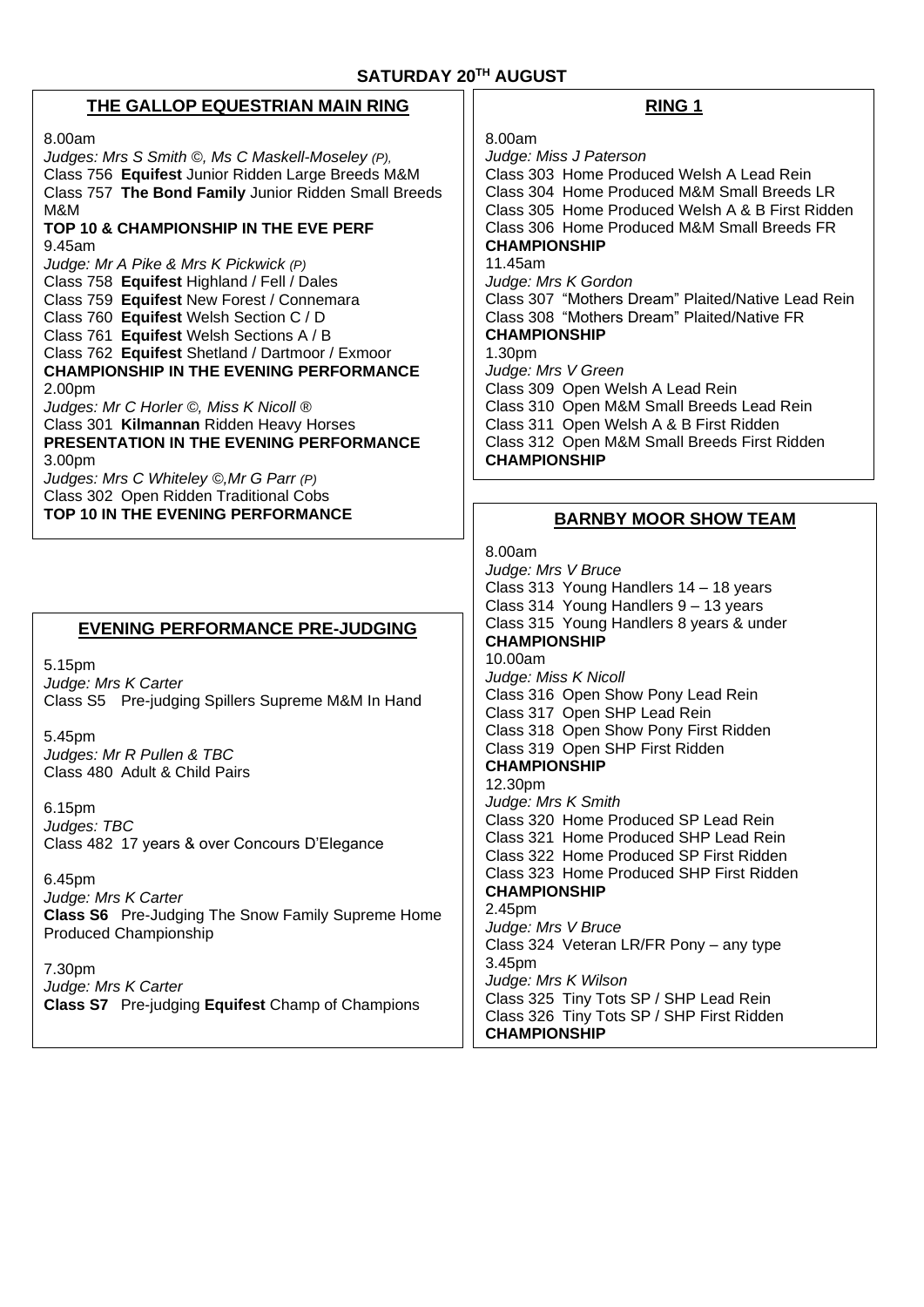# **SATURDAY 20 TH AUGUST**

| <b>HEATHERFIELDS CORKY RING</b>                                                                                                                                                                                                                                                                                                                                                                                                                                                                                                                                                                                                            | <b>RING 4</b>                                                                                                                                                                                                                                                                                                                                                                                                                                                                                                                                                                                                                                                                                                                                                                                                                                                                                                                                                                                                                                                                                                                                               |
|--------------------------------------------------------------------------------------------------------------------------------------------------------------------------------------------------------------------------------------------------------------------------------------------------------------------------------------------------------------------------------------------------------------------------------------------------------------------------------------------------------------------------------------------------------------------------------------------------------------------------------------------|-------------------------------------------------------------------------------------------------------------------------------------------------------------------------------------------------------------------------------------------------------------------------------------------------------------------------------------------------------------------------------------------------------------------------------------------------------------------------------------------------------------------------------------------------------------------------------------------------------------------------------------------------------------------------------------------------------------------------------------------------------------------------------------------------------------------------------------------------------------------------------------------------------------------------------------------------------------------------------------------------------------------------------------------------------------------------------------------------------------------------------------------------------------|
| 8.00am<br>Judges: TBC<br>Class 327 Open Ridden Small / Large Hacks<br>8.45am<br>Judge: Mr G Parr<br>Class 328 Open Ridden Part Breds<br>9.30am<br>Judges: Miss M. G. Evans & TBC<br>Class 329 In Hand Rescue 1,2,3 years<br>Class 330 In Hand Rescue Plaited<br>Class 331 In Hand Rescue Native/Traditional/Cobs<br><b>RESCUE CHAMPIONSHIP IN EVENING PERF</b><br>11.00am<br>Judge: Miss M. G. Evans<br>Class 335 Ridden Rare Breeds<br><b>TOP 10 IN THE EVENING PERFORMANCE</b><br>Class 336 Ridden World Breed<br><b>TOP 10 IN THE EVENING PERFORMANCE</b><br>12.15pm<br>Judge: Mr M Cooper<br>Class 337 Novice Hackney Wagon Horse/Pony | 8.00am<br>Judges: Mrs S Dinsdale<br>Class 343 Open M&M Ridden Small Breeds<br>Class 344 Open M&M Ridden Large Breeds<br><b>CHAMPIONSHIP</b><br>9.45am<br>Judges: Mr G Parr ©, Mr L Clarke ®<br>Class 763 Equifest Small Hacks<br>Class 764 Equifest Large Hacks<br><b>CHAMPIONSHIP IN THE EVENING PERFORMANCE</b><br>11.15am<br>Judge: Miss M Hewitt (P), TBC<br>Class 345 Home Produced Highland / Fell / Dales<br>Class 346 Home Produced New Forest / Connemara<br>Class 347 Home Produced Welsh Section C<br>Class 348 Home Produced Welsh Section D<br>Class 349 Home Produced Welsh Sections A / B<br>Class 350 Home Produced Shet / Dartmoor / Exmoor<br><b>CHAMPIONSHIP</b><br>3.45pm<br><b>HDT</b><br><b>Scurry Driving Trials</b>                                                                                                                                                                                                                                                                                                                                                                                                                 |
| 12.45pm<br>Judges: Mrs S Dinsdale, Mrs K Wilson                                                                                                                                                                                                                                                                                                                                                                                                                                                                                                                                                                                            |                                                                                                                                                                                                                                                                                                                                                                                                                                                                                                                                                                                                                                                                                                                                                                                                                                                                                                                                                                                                                                                                                                                                                             |
| Class 332 Ridden Rescue Lead Rein/First Ridden<br>Class 333 Ridden Rescue Plaited<br>Class 334 Ridden Rescue Native/Traditional/Cobs<br><b>RESCUE CHAMPIONSHIP IN EVENING PERF</b><br>2.15pm<br>Judge: Mr M Cooper<br>Class 338 Open Hackney Wagon Pony<br>2.45pm<br>Judge:<br>Class 340 Exercise Vehicles<br>Class 341 Pleasure Driving<br>Class 342 Private Driving<br><b>CHAMPIONSHIP IN THE EVENING PERF</b><br>4.15pm<br>Judge: Mr M Cooper<br>Class 339 Open Hackney Wagon Horse<br><b>HACKNEY CHAMPIONSHIP IN THE EVE PERF</b>                                                                                                      | <b>RING 5</b><br>8.00am<br>Judge: Mr C McClelland<br>Class 351 Home Produced Traditional Cobs<br>TSR CLASSES - SASHES TO ALL TSR MEMBERS.<br>RIDERS IN THESE CLASSES MUST NOT HAVE<br><b>QUALIFIED FOR HOYS IN 2022</b><br>9.00am<br>Judge: Miss A Page<br>Class 352 TSR In Hand Horse / Pony<br>Class 353 TSR M&M Small Breeds In Hand<br>Class 354 TSR M&M Large Breeds In Hand<br><b>IN HAND CHAMPIONSHIP</b><br>10.00am<br>Judge: Mrs S Dinsdale<br>Class 355 TSR Ridden Ponies<br>Class 356 TSR Ridden Horses<br>11.15am<br>Judge: Mrs J Judge<br>Class 357 TSR Ridden Coloured Horse / Pony<br>12.00 <sub>noon</sub><br>Judge: Miss A Page<br>Class 358 TSR M&M Junior Ridden Small Breeds<br>Class 359 TSR M&M Junior Ridden Large Breeds<br>1.30pm<br>Judge: Miss A Page<br>Class 360 TSR Walk & Trot Showing<br>2.15pm<br>Judge: Miss M. G. Evans<br>Class 361 TSR Lead Rein - any type<br>Class 362 TSR First Ridden $-$ any type<br>3.45pm<br>Judge: Miss A Page<br>Class 363 TSR RC/PC Ridden Horse / Pony<br>4.30pm<br>Judge: Mrs S Dinsdale<br>Class 364 TSR Ridden Veterans - 15 years & over<br><b>PRE-JUDGING TSR MEMBERS CHAMPIONSHIP</b> |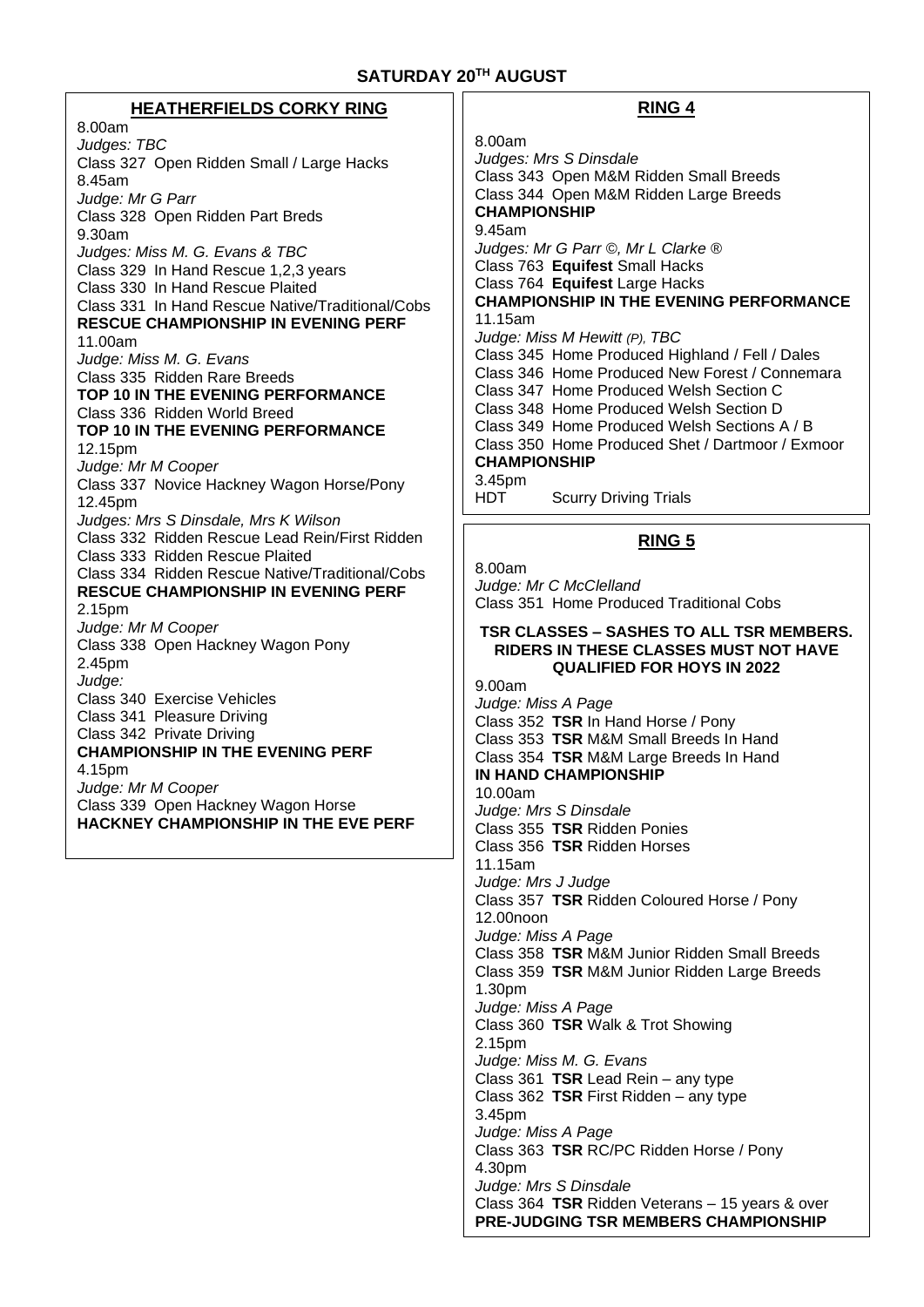# **SATURDAY 20 TH AUGUST**

# **BEST ASSET LIMITED RING**

8.00am *Judge: Mr L Clarke* Class 365Home Produced LWT Hunters Class 366 Home Produced MWT / HWT Hunters **CHAMPIONSHIP** 9.30am *Judges: Mr C McClelland* Class 367 Home Produced Re-trained Race Horses 10.15am *Judges: Mrs J Judge* Class 368 Home Produced Small Hunters 11.00am *Judge: Mrs K Wilson*  Class 369 Home Produced Intermediate SRT Class 370 Home Produced Intermediate SHT 12.15pm *Judge: Mrs J Judge* Class 371 Open Piebald/Skewbald Plaited Horse/Pony Class 372 Open Piebald/Skewbald N/C/T Horse/Pony **CHAMPIONSHIP** 1.45pm *Judge: Mrs J Judge* Class 373 Open Intermediate SRT / SHT 2.30pm *Judge: Mrs J Judge*  Class 374 Home Produced Small/Large Hacks 3.15pm *Judges: Miss K Nicoll* Class 375 Open Riding Horses 4.00pm *Judge: Miss K Nicoll* Class 376 Open Re-trained Racehorses

# **BALLAGH STUD RING**

8.00am *Judge: Mrs J Griffin*  Class 377 Home Produced SHP 153cms Class 378 Home Produced SHP 143cms Class 379 Home Produced SHP 133cms **CHAMPIONSHIP** 10.15am *Judge: Mr R Marks* Class 380 Home Produced Show Pony 148cms Class 381 Home Produced Show Pony 138cms **CHAMPIONSHIP** 11.30am *Judge: Mr R Marks* Class 382 Home Produced Ridden Part Bred Ponies Class 383 Home Produced Ridden Part Bred Horses **CHAMPIONSHIP** 1.00pm Judge: Miss C Knox Class 384 **VHS** Veteran 15 – 19 years Ridden Class 385 **VHS** Veteran 20 – 24 years Ridden Class 386 **VHS** Veteran 25 years & over Ridden **CHAMPIONSHIP IN THE EVENING PERFORMANCE** 3.00pm *Judge: Mr R Marks*  Class 387 Open Show Hunter Pony not exc 153cms 3..45pm *Judge: Mrs K Smith* Class 388 Open Show Pony not exceeding 148cms 4.30pm *Judge: Mr G Parr* Class 389 Open Small Hunters

# **INTACK FARM RING**

8.00am *Judge: Miss M Hewitt* Class 390 Home Produced Plaited Pie/Skewbald Class 391 Home Produced N/C/T Pony Class 392 Home Produced N/C/T Horse **CHAMPIONSHIP** 10.30am *Judge: Mr C McClelland* Class 393 Home Produced Small Riding Horses Class 394 Home Produced Large Riding Horses **CHAMPIONSHIP** 12.00noon *Judge: Mr L Clarke* Class 395 Home Produced LWT Cobs Class 396 Home Produced HWT Cobs Class 397 Home Produced Maxi Cobs **CHAMPIONSHIP** 1.45pm *Judge: Mr G Parr* Class 398 Open LWT Hunters Class 399 Open MWT / HWT Hunters **CHAMPIONSHIP** 2.30pm *Judges: Mr C McClelland* Class 400 Open LWT Cobs Class 401 Open HWT Cobs Class 402 Open Maxi Cobs **CHAMPIONSHIP**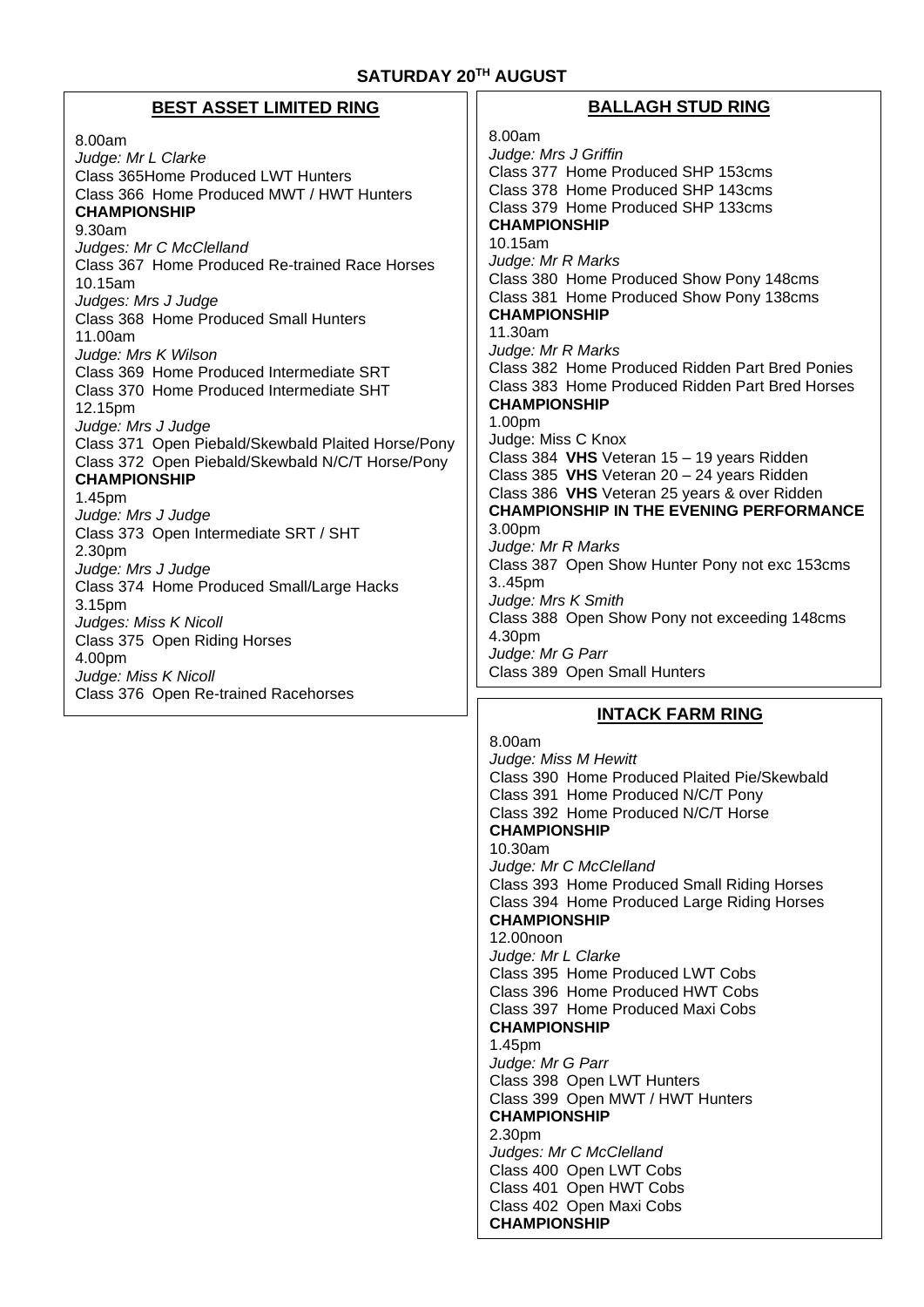| <b>RING 9 – IN HAND</b>                                                | $RING 10 - IN HAND$                                                                            |
|------------------------------------------------------------------------|------------------------------------------------------------------------------------------------|
| 8.00am                                                                 | 8.00am                                                                                         |
| Judge: Mrs E Payne                                                     | Judge: Mr D Puttock                                                                            |
| Class 403 In Hand Welsh A Mare 4 years & over                          | Class 431 In Hand Riding/Hunter Pony 4 years & over                                            |
| Class 404 In Hand Welsh A Stall/Geld 4 years & over                    | Class 432 In Hand Riding/Hunter Pony 2-3 years                                                 |
| Class 405 In Hand Welsh A 2-3 years old                                | Class 433 In Hand Riding/Hunter Pony yearling                                                  |
| Class 406 In Hand Welsh A yearling                                     | <b>CHAMPIONSHIP</b>                                                                            |
| <b>CHAMPIONSHIP</b>                                                    | 9.00am                                                                                         |
| 9.15am                                                                 | Judge: Mr R Marks                                                                              |
| Judge: Mr D Puttock<br>Class 407 In Hand Welsh D Mare 4 years & over   | Class 434 In Hand World Breeds 1,2,3 years<br>Class 435 In Hand World Breeds 4 years & over    |
| Class 408 In Hand Welsh D Stall/Geld 4 years & over                    | <b>CHAMPIONSHIP</b>                                                                            |
| Class 409 In Hand Welsh D 2-3 years old                                | 9.45am                                                                                         |
| Class 410 In Hand Welsh D yearling                                     | Judge: Mr R Marks                                                                              |
| <b>CHAMPIONSHIP</b>                                                    | Class 436 In Hand Rare Breeds 1,2,3 years                                                      |
| 10.30am                                                                | Class 437 In Hand Rare Breeds 4 years & over                                                   |
| Judge: Mrs E Payne                                                     | <b>CHAMPIONSHIP</b>                                                                            |
| Class 411 In Hand Welsh B Mare 4 years & over                          | 10.15am                                                                                        |
| Class 412 In Hand Welsh B Stall/Geld 4 years & over                    | Judge: Miss C Knox                                                                             |
| Class 413 In Hand Welsh B 2-3 years old                                | <b>VHS IN HAND DIRECT QUALIFIERS</b>                                                           |
| Class 414 In Hand Welsh B yearling<br><b>CHAMPIONSHIP</b>              | Class 438 VHS In Hand Veterans 15 - 19 years<br>Class 439 VHS In Hand Veterans $20 - 24$ years |
| 11.45am                                                                | Class 440 VHS In Hand Veterans 25 years & over                                                 |
| Judge: Mr D Puttock                                                    | <b>CHAMPIONSHIP IN THE EVENING PERFORMANCE</b>                                                 |
| Class 415 In Hand Welsh C Mare 4 years & over                          | 11.30pm                                                                                        |
| Class 416 In Hand Welsh C Stall/Geld 4 years & over                    | Judge: Mrs S Dinsdale                                                                          |
| Class 417 In Hand Welsh C 2-3 years old                                | Class 441 In Hand Exmoor 4 years & over                                                        |
| Class 418 In Hand Welsh C yearling                                     | Class 442 In Hand Exmoor 1,2,3 years old                                                       |
| <b>CHAMPIONSHIP</b>                                                    | <b>CHAMPIONSHIP</b>                                                                            |
| 1.00pm                                                                 | 12.00noon                                                                                      |
| Judge: Mrs L Impey<br>Class 419 In Hand Highland 4 years & over        | Judge: Miss G Rossall<br>Class 443 In Hand Dartmoor 4 years & over                             |
| Class 420 In Hand Highland 2-3 years                                   | Class 444 In Hand Dartmoor 2-3 years                                                           |
| Class 421 In Hand Highland yearling                                    | Class 445 In Hand Dartmoor yearling                                                            |
| <b>CHAMPIONSHIP</b>                                                    | <b>CHAMPIONSHIP</b>                                                                            |
| 2.00pm                                                                 | 1.00pm                                                                                         |
| Judge: Miss J Paterson                                                 | Judge: Mrs E Payne                                                                             |
| Class 422 In Hand Dales / Fell 4 years & over                          | Class 765 Equifest Riding Pony yearling                                                        |
| Class 423 In Hand Dales / Fell 2-3 years                               | Class 766 Equifest Riding Pony 2-3 years<br>Class 767 Equifest Riding Pony 4 years & over      |
| Class 424 In Hand Dales / Fell yearling<br><b>CHAMPIONSHIP</b>         | <b>CHAMPIONSHIP IN THE EVENING PERFORMANCE</b>                                                 |
| 3.00pm                                                                 | 2.00pm                                                                                         |
| Judge: Mrs E Payne                                                     | Judge: Mr R Marks                                                                              |
| Class 425 In Hand Connemara 4 years & over                             | Class 446 In Hand Nat/Trad/Hogged Cob 1,2,3 years                                              |
| Class 426 In Hand Connemara 2-3 years                                  | Class 447 In Hand Nat/Trad/Hogged Cob 4 yrs & over                                             |
| Class 427 In Hand Connemara yearling                                   | Class 448 in Hand Show Horse - any age                                                         |
| <b>CHAMPIONSHIP</b>                                                    | <b>CHAMPIONSHIP</b>                                                                            |
| 4.00pm                                                                 | 3.00pm<br>Judge: Miss J Paterson                                                               |
| Judge: Miss M. G. Evans<br>Class 428 In Hand New Forest 4 years & over | Class 449 In Hand Piebald/Skewbald 1,2,3 years                                                 |
| Class 429 In Hand New Forest 2-3 years                                 | Class 450 In Hand Pie/Skew Plaited 4 years & over                                              |
| Class 430 In Hand New Forest yearling                                  | Class 451 in Hand Pie/Skew Trad/Native 4 years +                                               |
| <b>CHAMPIONSHIP</b>                                                    | <b>CHAMPIONSHIP</b>                                                                            |
| 5.00pm                                                                 | 4.00pm                                                                                         |
| Judge: Mrs K Carter                                                    | Judge: Mrs E Payne                                                                             |
| Class S5 Pre-judging SPILLERS Supreme M&M In<br>Hand                   | Class 452 In Hand Shetland yearling<br>Class 453 In Hand Shetland 2-3 years                    |
|                                                                        | Class 454 In Hand Shetland 4 years & over                                                      |

**CHAMPIONSHIP**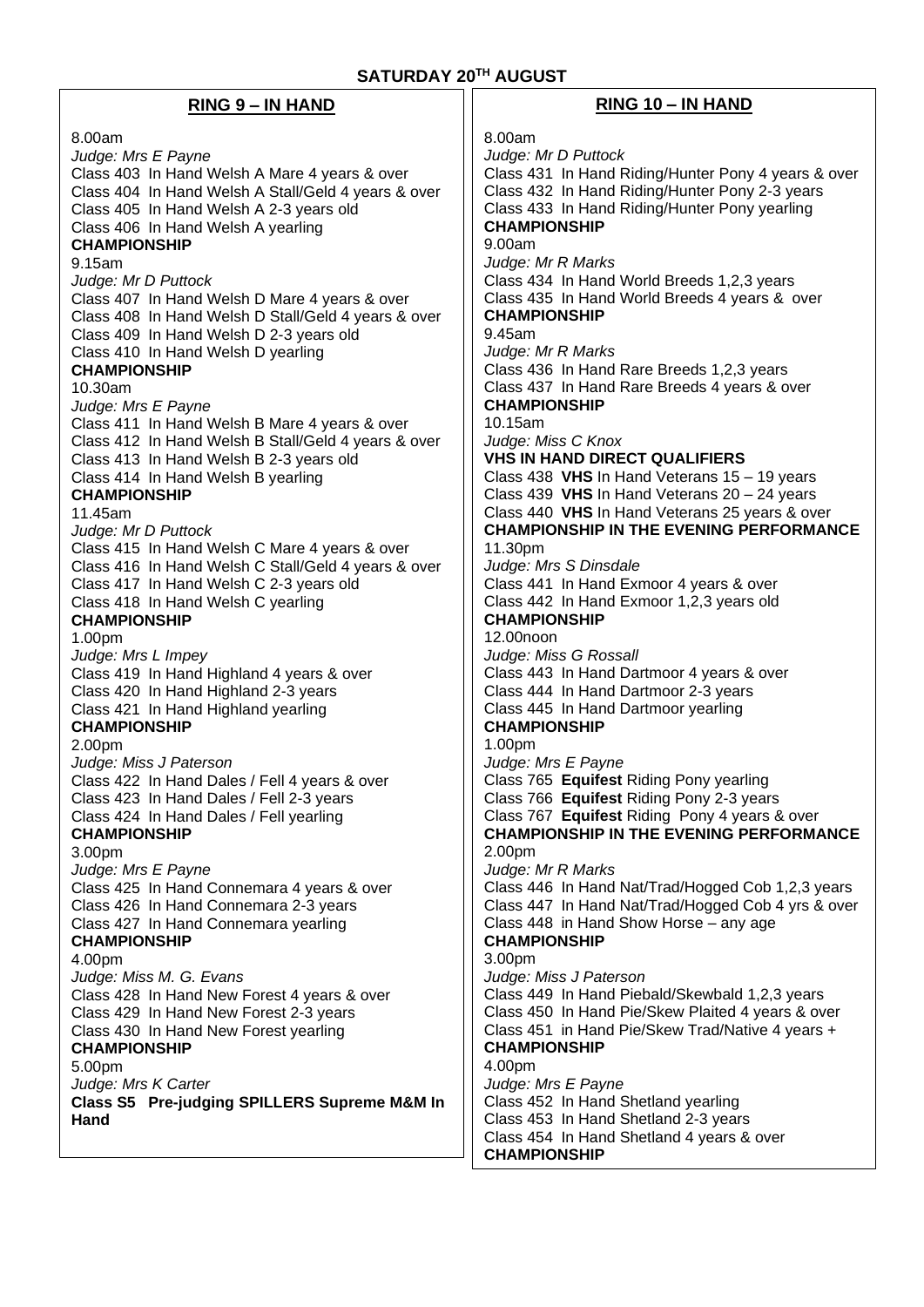| <b>WORKING HUNTER RING 1</b>                                                                                                                                                                                                                                                                                                                                                                                                                                                                                                                                                                                                                                                                                                | DUNASKIN WORKING HUNTER RING                                                                                                                                                                                                                                                                                                                                                                                                                                                                                                                                                                                                                                                                                                                               |
|-----------------------------------------------------------------------------------------------------------------------------------------------------------------------------------------------------------------------------------------------------------------------------------------------------------------------------------------------------------------------------------------------------------------------------------------------------------------------------------------------------------------------------------------------------------------------------------------------------------------------------------------------------------------------------------------------------------------------------|------------------------------------------------------------------------------------------------------------------------------------------------------------------------------------------------------------------------------------------------------------------------------------------------------------------------------------------------------------------------------------------------------------------------------------------------------------------------------------------------------------------------------------------------------------------------------------------------------------------------------------------------------------------------------------------------------------------------------------------------------------|
| 8.00am<br>Judges: TBC<br>Class 455 Home Produced Plaited WHP - 55cms<br>Class 456 Home Produced Plaited WHP - 70cms<br>Class 457 Home Produced Plaited WHP - 80cms<br><b>CHAMPIONSHIP</b><br>11.00am<br>Judge: TBC<br>Class 458 Home Prod Working Hunters - 95cms<br>Class 459 Home Prod Working Show Horse - 80cms<br>Class 460 Home Prod Working Cobs - 75cms<br><b>CHAMPIONSHIP</b><br>1.15pm<br>Judges: Miss G Rossall ©, Mrs J Griffin (P)<br>Class 461 Home Produced M&M WHP - 50cms<br>Class 462 Home Produced M&M WHP - 60cms<br>Class 463 Home Produced M&M WHP - 70cms<br>Class 464 Home Produced M&M WHP - 80cms<br><b>CHAMPIONSHIP</b><br>4.30pm<br>Judges: Mrs J Griffin ©, TBC<br>Class 465 Open WH/ WHP - 1m | 8.00am<br>Judge: Mrs C Whiteley<br>Class 466 WH/WHP Performance - 50cms<br>Class 467 WH/WHP Performance - 70cms<br><b>CHAMPIONSHIP</b><br>10.00am<br>Judge: Mrs L Impey ©, Mrs C Whiteley (P)<br>Class 468 Open M&M WHP - 60cms<br>Class 469 Open M&M WHP - 70cms<br>Class 470 Open M&M WHP - 80cms<br><b>CHAMPIONSHIP IN EVENING PERFORMANCE</b><br>1.00pm<br>Judges: TBC<br>Class 471 Open WHP - 133cms to jump first<br>2.30pm<br>Judge: Mr L Clarke<br>Class 472 Open Pie/Skew Working Hunter - 85cms<br>Class 473 Open Pie/Skew WHP - 75cms<br><b>CHAMPIONSHIP IN EVENING PERFORMANCE</b><br>4.00pm<br>Judge: Mrs V Bruce<br>Class 474 Plaited/Native Cradle Stakes - 50cms<br>Class 475 Plaited/Native Nursery Stakes - 55cms<br><b>CHAMPIONSHIP</b> |
|                                                                                                                                                                                                                                                                                                                                                                                                                                                                                                                                                                                                                                                                                                                             |                                                                                                                                                                                                                                                                                                                                                                                                                                                                                                                                                                                                                                                                                                                                                            |
| <b>DRESSAGE 1</b><br>9.00am                                                                                                                                                                                                                                                                                                                                                                                                                                                                                                                                                                                                                                                                                                 |                                                                                                                                                                                                                                                                                                                                                                                                                                                                                                                                                                                                                                                                                                                                                            |
| Judge: TBC<br>Class 476 Performance To Music Riders over 15yrs                                                                                                                                                                                                                                                                                                                                                                                                                                                                                                                                                                                                                                                              | <b>SHOW JUMPING RING</b>                                                                                                                                                                                                                                                                                                                                                                                                                                                                                                                                                                                                                                                                                                                                   |
| 11.00am<br>Judge: TBC<br>Class 477 Performance To Music Riders 10-14 years<br>1.00pm                                                                                                                                                                                                                                                                                                                                                                                                                                                                                                                                                                                                                                        | $8.00am - 10.00am$<br><b>CRSJ</b><br><b>Clear Round Show Jumping</b><br>£5.00 / round<br>Rosettes to all clear rounds                                                                                                                                                                                                                                                                                                                                                                                                                                                                                                                                                                                                                                      |
| Judge: TBC<br>Class 478 Performance To Music LR / FR                                                                                                                                                                                                                                                                                                                                                                                                                                                                                                                                                                                                                                                                        | $10.30$ am<br>Class 512 Open 50cms                                                                                                                                                                                                                                                                                                                                                                                                                                                                                                                                                                                                                                                                                                                         |
| 3.00pm<br>Judge: Mrs K Pickwick                                                                                                                                                                                                                                                                                                                                                                                                                                                                                                                                                                                                                                                                                             | Class 513 Open 60cms<br>Class 514 Open 70cms                                                                                                                                                                                                                                                                                                                                                                                                                                                                                                                                                                                                                                                                                                               |
| Class 479 Performance To Music Groups<br>4.15pm<br><b>CHAMPIONSHIP</b><br><b>CHAMP &amp; RES CHAMP REQUIRED FOR EVE PERF</b>                                                                                                                                                                                                                                                                                                                                                                                                                                                                                                                                                                                                | 2.00pm<br>Class 515 Open 80cms<br>Class 516 Open 90cms<br>Class 517 Open 1m                                                                                                                                                                                                                                                                                                                                                                                                                                                                                                                                                                                                                                                                                |